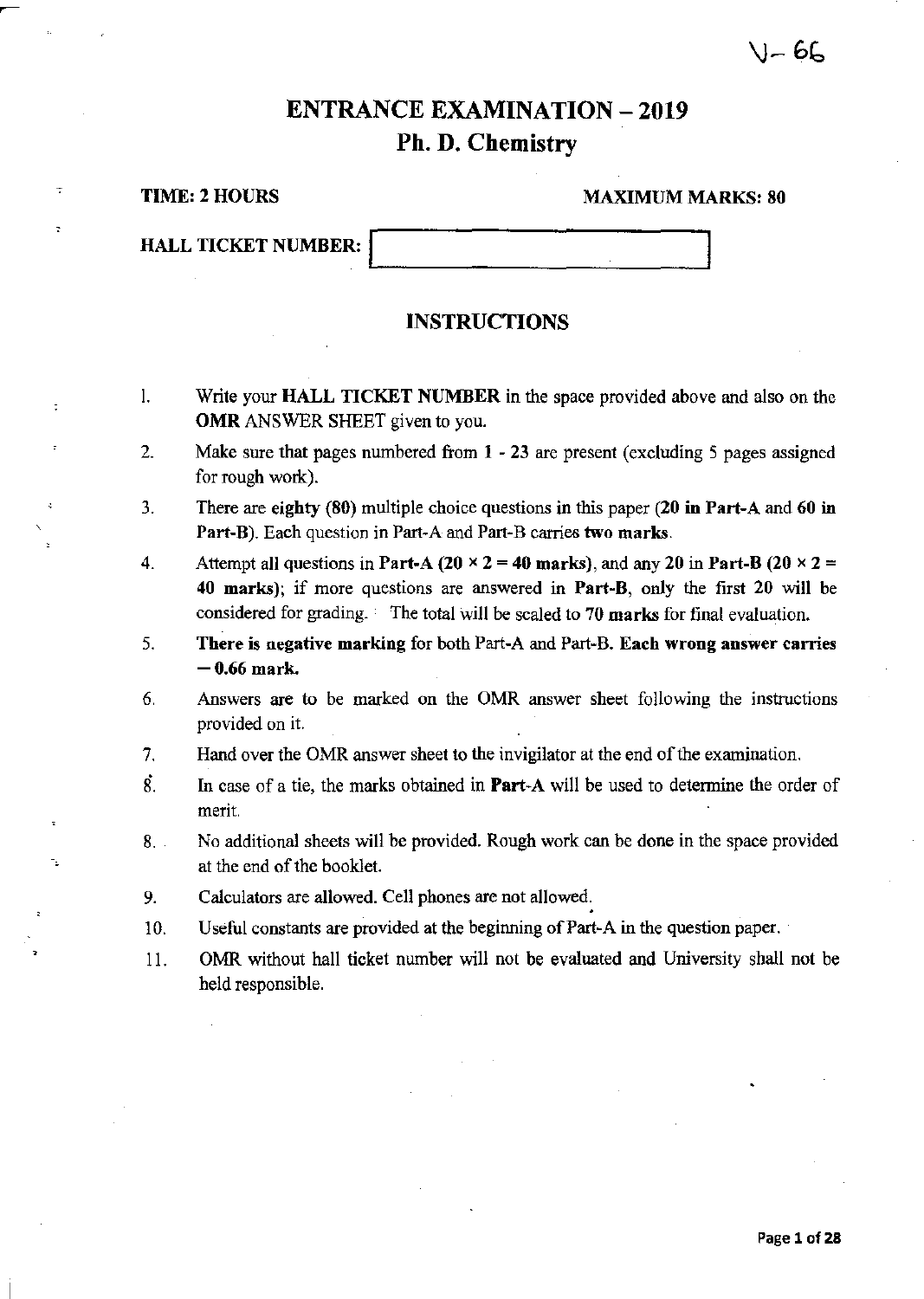### **Useful Constants:**

Rydberg constant = 109737 cm<sup>-1</sup>; Faraday constant = 96500 C; Planck constant = 6.625  $\times$  10<sup>-34</sup> J s; Speed of light = 2.998  $\times$  10<sup>8</sup> m s<sup>-1</sup>; Boltzmann constant = 1.380  $\times$  10<sup>-23</sup> J K<sup>-1</sup>; Gas constant = 8.314 J **K**<sup>-1</sup> mol<sup>-1</sup> = 0.082 L atm K <sup>-1</sup> mol<sup>-1</sup> = 1.987 cal K<sup>-1</sup> mol<sup>-1</sup>; Mass of electron =  $9.109 \times 10^{-31}$  kg; Mass of proton =  $1.672 \times 10^{-27}$  kg; Charge of electron =  $1.6 \times 10^{-19}$  C; 1 D =  $3.336 \times 10^{-30}$  Cm; 1 bar =  $10^5$ N m<sup>-2</sup>; RT/F (at 298.15 K) = 0.0257 V; Avogadro number = 6.022  $\times$  10<sup>23</sup>; Speed of light = 3.0  $\times$  10<sup>8</sup>  $m s<sup>-1</sup>$ 

J –66

## PART A

**1. Predict the major product formed in the following reaction:** 



**2. Which one** of the **reagents can perform the following reaction:** 

 $R-OH$   $\longrightarrow$   $R-CI$ 

- $[A]$  CC $I_4$
- $[B]$  PPh<sub>3</sub>/CHCl<sub>3</sub>
- $[C]$  PPh<sub>3</sub>/CH<sub>2</sub>Cl<sub>2</sub>
- $[D]$  PPh<sub>3</sub>/CCl<sub>4</sub>

**3. The Larock indole synthesis involves the reaction of:** 

- **[A] benzoquinone and p-arninocrotonic esters.**
- [B] 2-iodoaniline and a disubstituted alkyne with palladium acetate as a catalyst.
- [C] phenylhydrazine and acetone with ZnCl<sub>2</sub>.
- **[D] I-bromo-2-nitrobenzene with vinyl magnesium bromide.**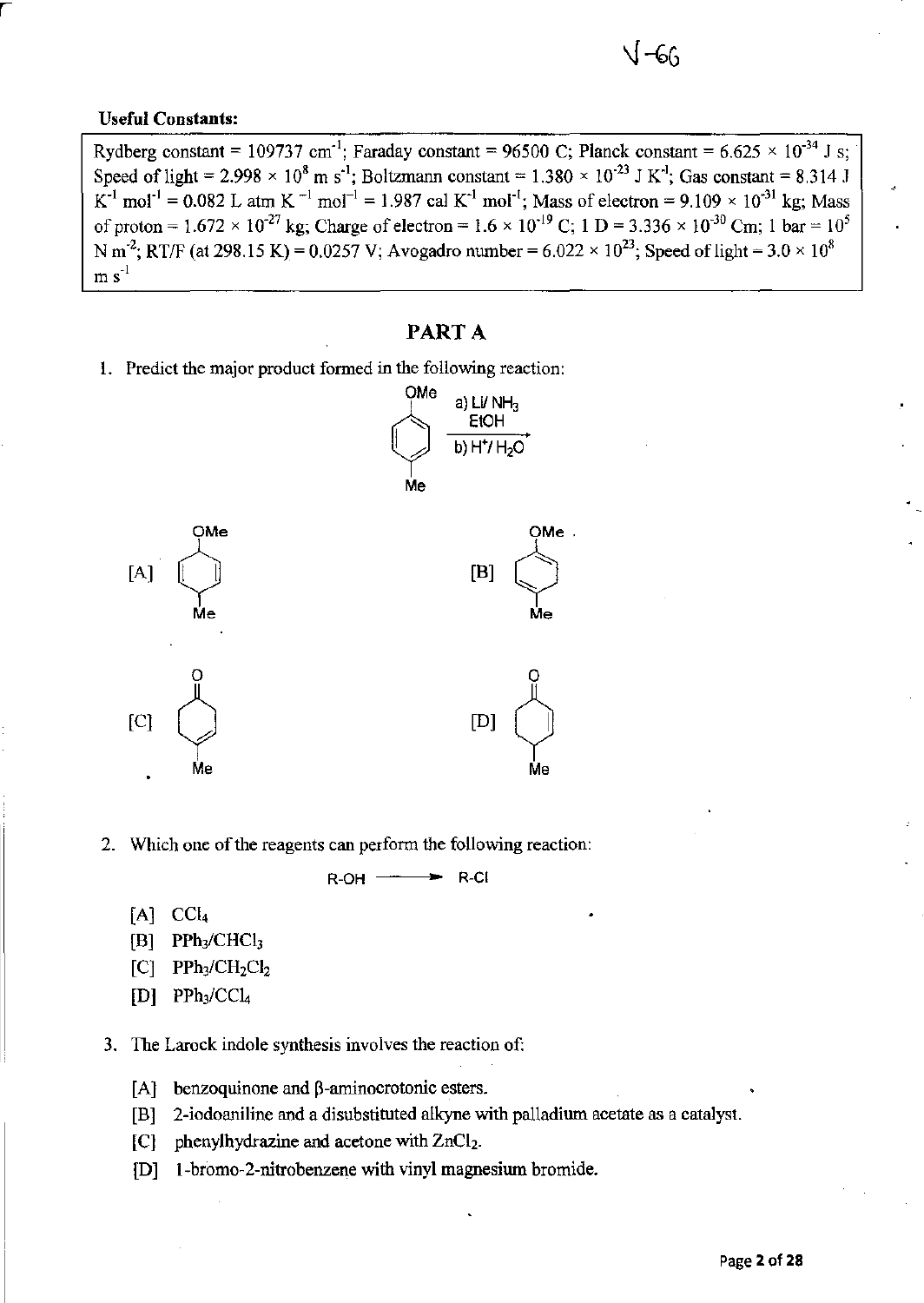- **[A] reserpine, estrone and p-pinene**
- **[B] cholesterol, reserpine and paracetamol**
- **[C] reserpine, cholesterol and caprolactam**
- **[D] cetirizine, camphor and paracetamol**
- **5. The reagents X and Y in the following reactions are:**



- [A]  $X =$  sulfonium ylide and  $Y =$ phosphonium ylide
- [B]  $X$  and  $Y =$  sulfonium ylide
- [C]  $X =$  phosphonium ylide and  $Y =$ **sulfonium ylide**
- [D]  $X$  and  $Y =$  phosphonium ylide

 $1 - 66$ 

**6. The IUPAC name** of the **following compound is:** 



- $[A]$  (2R,3E)-4-ethyl-5-phenylpent-3-en-2-ol
- [B] (2R,3E)-4-benzylhex-3-en-2-o1
- [C] (2S,3Z)-4-benzylhex-3-en-2-o1
- $[D]$  (2R,3Z)-4-ethy-5-phenylpent-3-en-2-ol
- 7. The torsional angles  $(\varphi, \psi)$  along the peptide backbone in a right handed  $\alpha$ -helix in **proteins are:** 
	- $[A]$  -60 $^{\circ}$ , -50 $^{\circ}$  $[C]$  180 $^{\circ}$ , 60 $^{\circ}$  $[B]$  180 $^{\circ}$ <sub>2</sub> 0<sup>o</sup> [D]  $-140^\circ, 130^\circ$
- 8. The coordination geometry associated with the energy order of the d-orbitals  $d_{xy}$ ,  $d_{yz} > d_{xy}, d_{x^2-y^2} > d_{z^2}$  is:
	- [A] trigonal planar. [B] square-pyramidal.
	- [C] trigonal prismatic. **[D] square-antiprismatic.**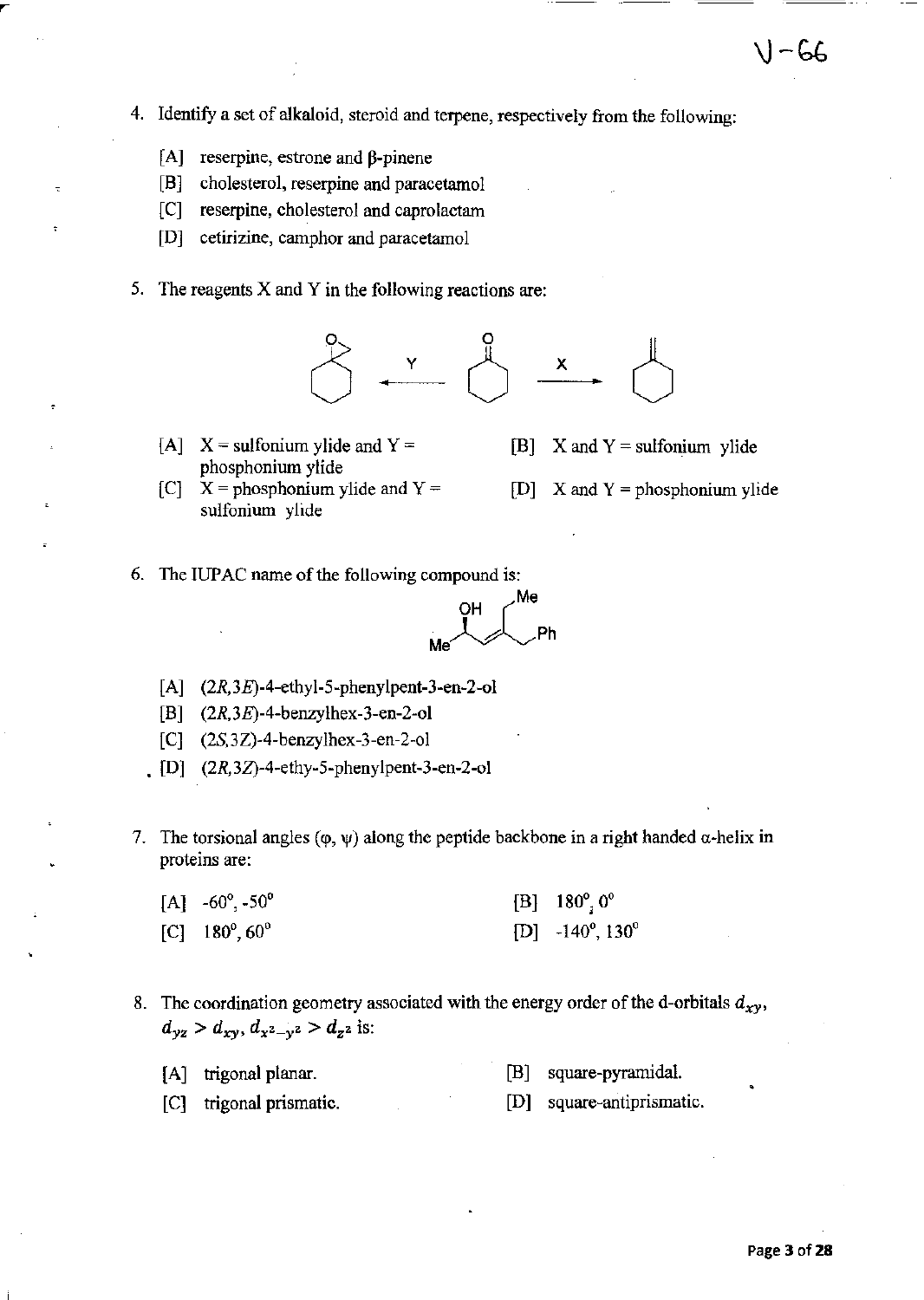- 9. Two types of bond distances (159.8 pm, 169.8 pm) are observed experimentally for ClF<sub>3</sub>. **Choose the correct statement from the following:** 
	- [A] Both are axial bonds.

 $\sqrt{2}$ 

- [B] The longer one (169.8 pm) is equatorial while the shorter one (159.8 pm) is axial.
- [C] The longer one (169.8 pm) is axial while the shorter one (159.8 pm) is equatorial.
- [D] Both are equatorial bonds.
- 10. Two equivalents of a sodium salt of cyclopentadiene react with one equivalent of MCl<sub>2</sub> to **give an air-sensitive purple-black meta11ocene, which subsequently gets oxidized to provide a paramagnetic, yellow colored 18 electron species. The element Mis:**

| $[A]$ Co |          | $[B]$ Mn |
|----------|----------|----------|
| [C] Fe   | $[D]$ Cr |          |

- 11.  $Ni^{2+}$  forms coordination complexes, [Ni(HDMG)<sub>2</sub>] and [Ni(EDTA)]<sup>2-</sup> quantitatively with **two equivalents of dimethylglyoxime (H2DMG) and one equivalent of ethylenediamine tetraacetic acid (EDTA) separately. The estimation of nickel gravimetrically as**  [Ni(HDMG)<sub>2</sub>] and titrimetrically as  $\text{[Ni(EDTA)]}^{2-}$  are possible whereas the gravimetric estimation as  $[Ni(EDTA)]^{2-}$  and titrimetric estimation as  $[Ni(HDMG)<sub>2</sub>]$  are not possible **because:** 
	- [A]  $[Ni(EDTA)]^{2-}$  complex is not favorable thermodynamically
	- [B] H2DMG forms squire-planar complex and EDTA forms octahedral complex with Ni(Il)
	- [C] Low solubility of  $\text{[Ni(EDTA)]}^{2-}$  complex and rapid reaction of H<sub>2</sub>DMG with Ni(II)
	- $\dot{[D]}$  High solubility of  $[Ni(EDTA)]^2$  complex and slow reaction of H<sub>2</sub>DMG with Ni(II)
- 12. Beryl  $[Be<sub>3</sub>Al<sub>2</sub>(Si<sub>6</sub>O<sub>18</sub>)]$  is a
	- [A] cyclosilicate [B] chain silicate
	- [C] tectosilicate [D] double chain silicate

**13. The COrrect set of quantum numbers for f-orbitals is:** 

- [A]  $n = 4$  or 5,  $l = 3$ ,  $m_l = +3, +2, +1, 0, -1, -2, -3$ [B]  $n=3$  or 4,  $l=3$ ,  $m_l = +3, +2, +1, 0, -1, -2, -3$ [C]  $n=5$  or 6,  $l=4$ ,  $m_l = +3, +2, +1, 0, -1, -2, -3$
- [D]  $n=4$  or 5,  $l=3$ ,  $m_l = +2, +1, 0, -1, -2$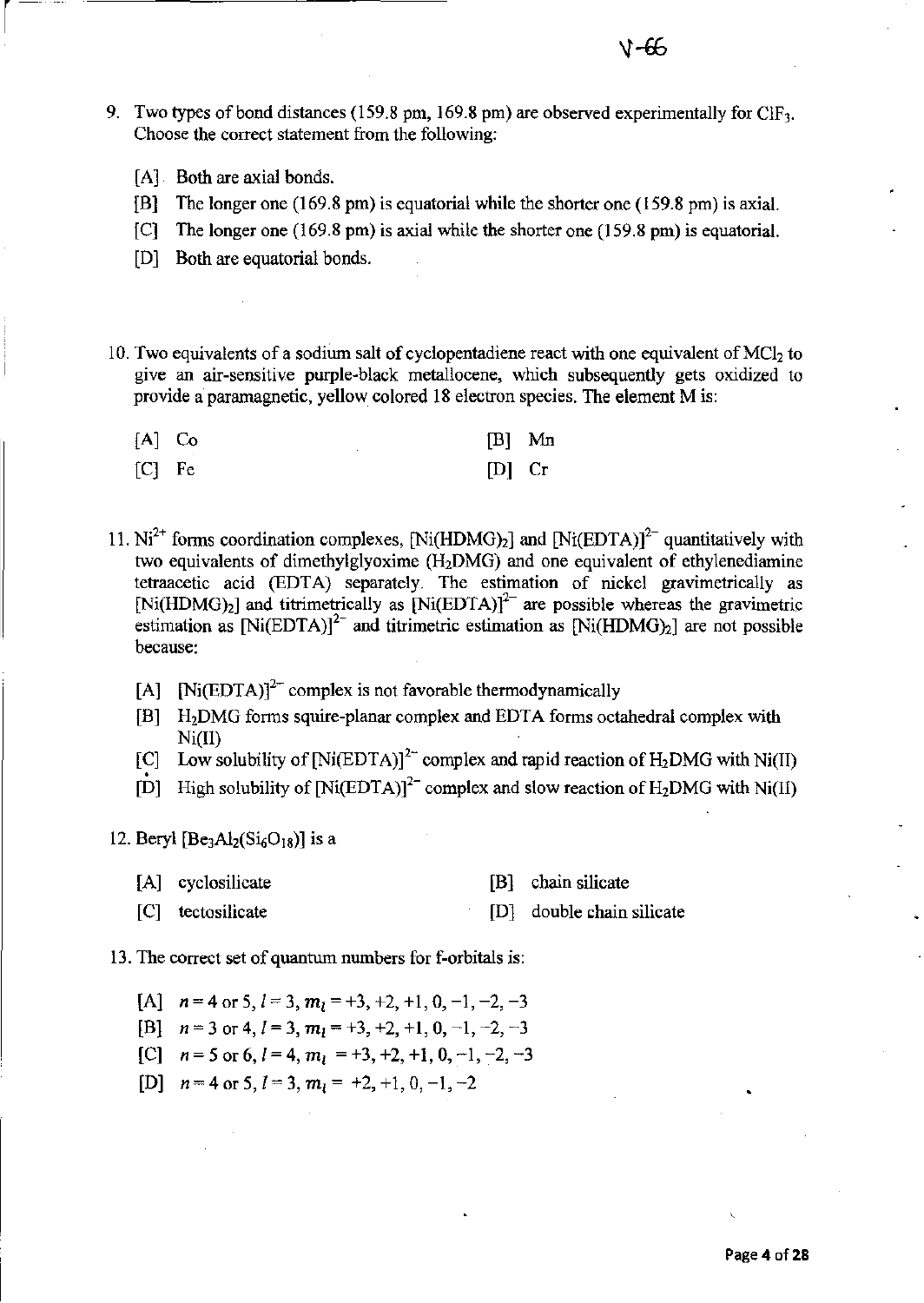- 14. The product of the three two-fold rotation operations around x, y and z axes,  $C_2^* C_2^* C_2^z$ , **is:** 
	- $[A]$  *E* [B] Ì
	- $[C]$   $S_2$  $[D]$   $S_4$

**15. The**  $\pi$  **-** electron charge in *cis*-butadiene is:

- **[A] located more on the tenninal atoms**  [B] located less on the terminal atoms
- [C] distributed equally on all atoms [D] distributed in an irregular manner **on all atoms**
- **16. The correct expression for standard error of mean for a sample with size N and standard**  deviation  $\sigma$  is

| $[A]$ $\frac{\sigma}{\sigma}$ |    | $[B] \quad \sigma$ |            |
|-------------------------------|----|--------------------|------------|
|                               | -N |                    | $\sqrt{N}$ |
| $[C]$ $\sigma N$              |    | $[D]$ $\sigma$     |            |

- **17. A crystal is characterized by the translational periodicity of its lattice structure. The lattice can show rotational symmetries of order:** 
	- [A] 1,2 and 3 only
	- [B] 1,2,3,4 and 6 only
	- $[C]$  1, 3, 5 and 7 only
	- [D] All below 10

**18. Among the following, the operator that is not Hennitian is:** 

|                        | [A] $i\frac{d}{dx}$ | $d^2$<br>[B] $\overline{dx^2}$ |
|------------------------|---------------------|--------------------------------|
| [C] $\frac{d^3}{dx^3}$ |                     | $d^4$<br>[D] $\overline{dx^4}$ |

**19. If the Larmor precision frequency of a hypothetical nucleus in a static magnetic field of**  15 Tesla (T) is 60 MHz, then the gyromagnetic ratio of the nucleus (in unit of rad  $s^{-1}T^{-1}$ ) **IS:** 

| [A] $1.52 \times 10^7$ | [B] $2.51 \times 10^7$ |
|------------------------|------------------------|
| [C] $2.63 \times 10^7$ | [D] $6.15 \times 10^7$ |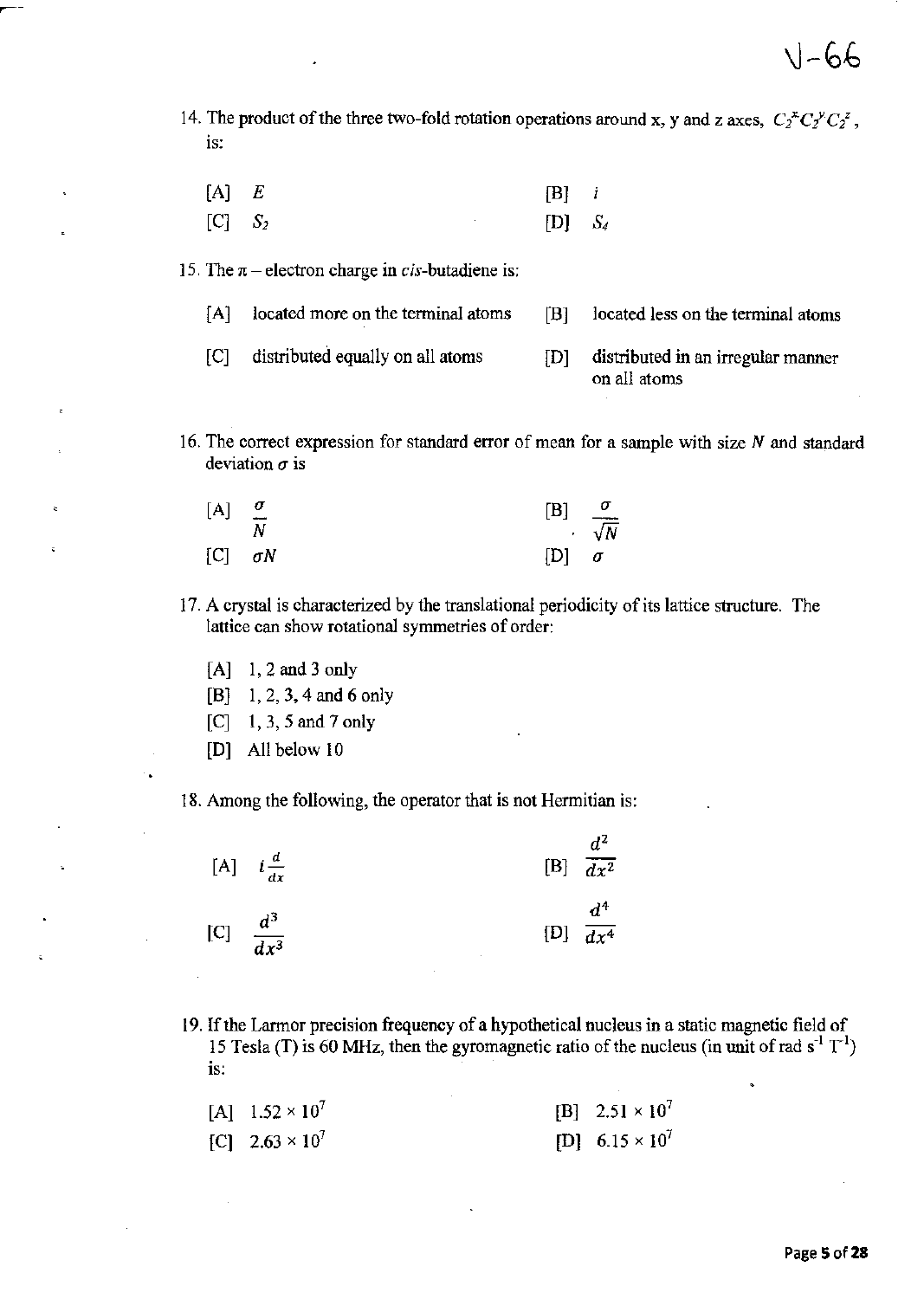- 20. A ferromagnetic material above its Curie temperature (100 K) follows Curie-Weiss law. If the temperature is decreased from  $300 \text{ K}$  to  $150 \text{ K}$ , the magnetic susceptibility changes by a factor:  $\overline{a}$ 
	- $[A] = 0.5$

r

- $[B] < 2.0$  $[C] = 2.0$
- $[D] > 2.0$

- PART<sub>B</sub>
- 21. The major product obtained when aniline is heated with benzaldehyde and pyruvic acid IS:



22. The major product obtained in the following reaction sequence is:

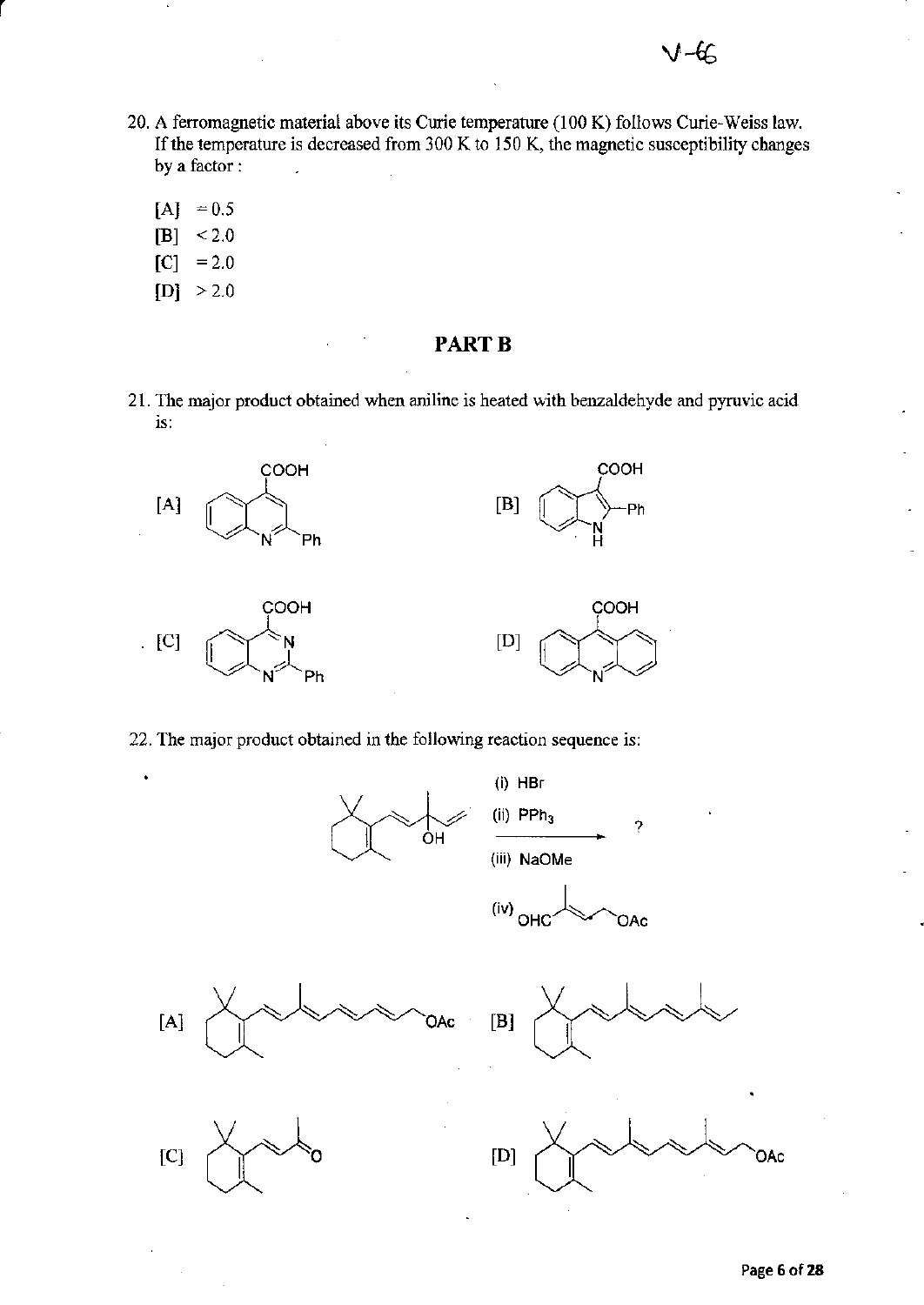$V - 66$ 

**23. The major product obtained in the following reaction is:** 

l,



**24. The product formed in the following reaction sequence is:** 

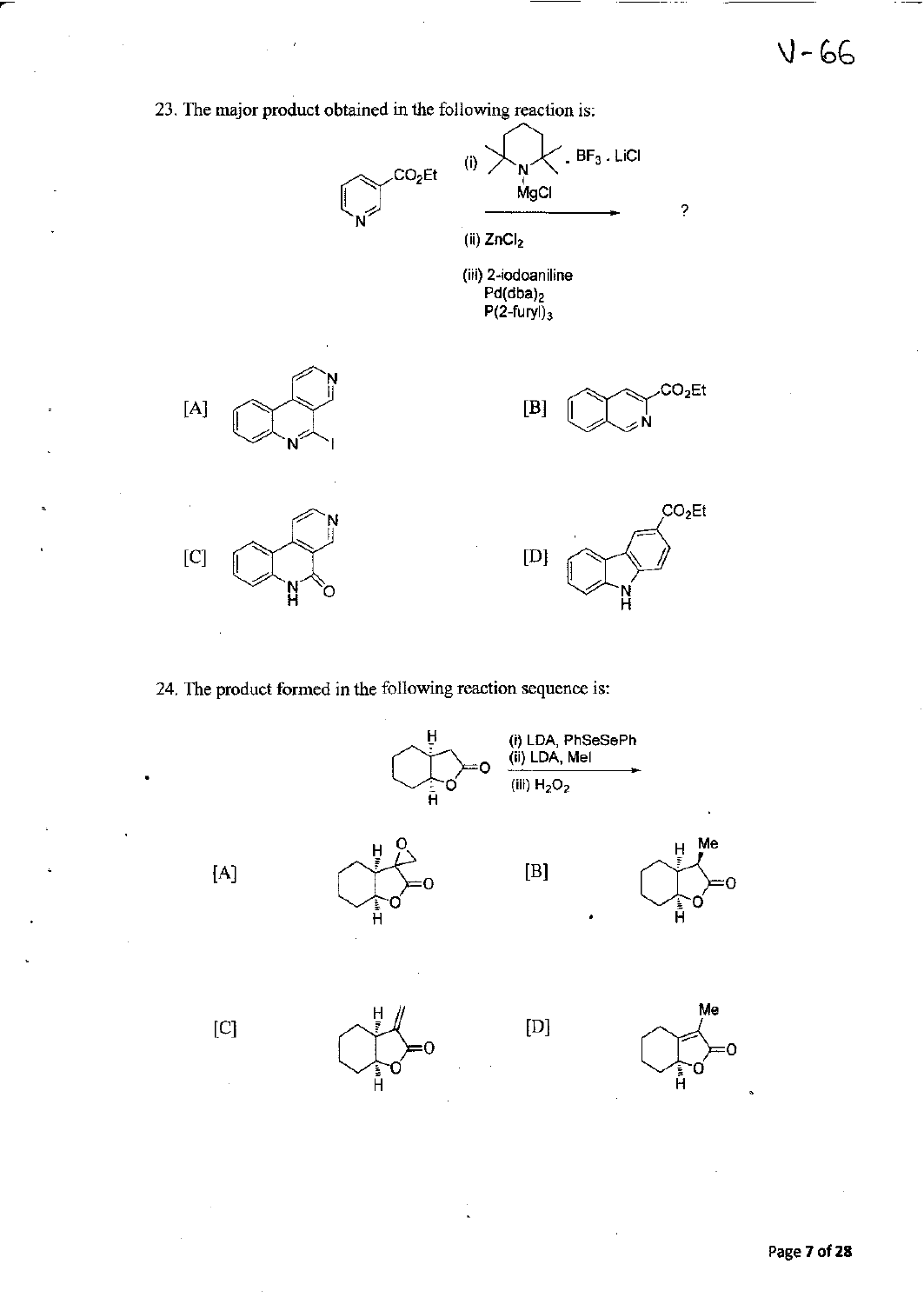

25. The major product formed in the following transformation is:





.<br>Me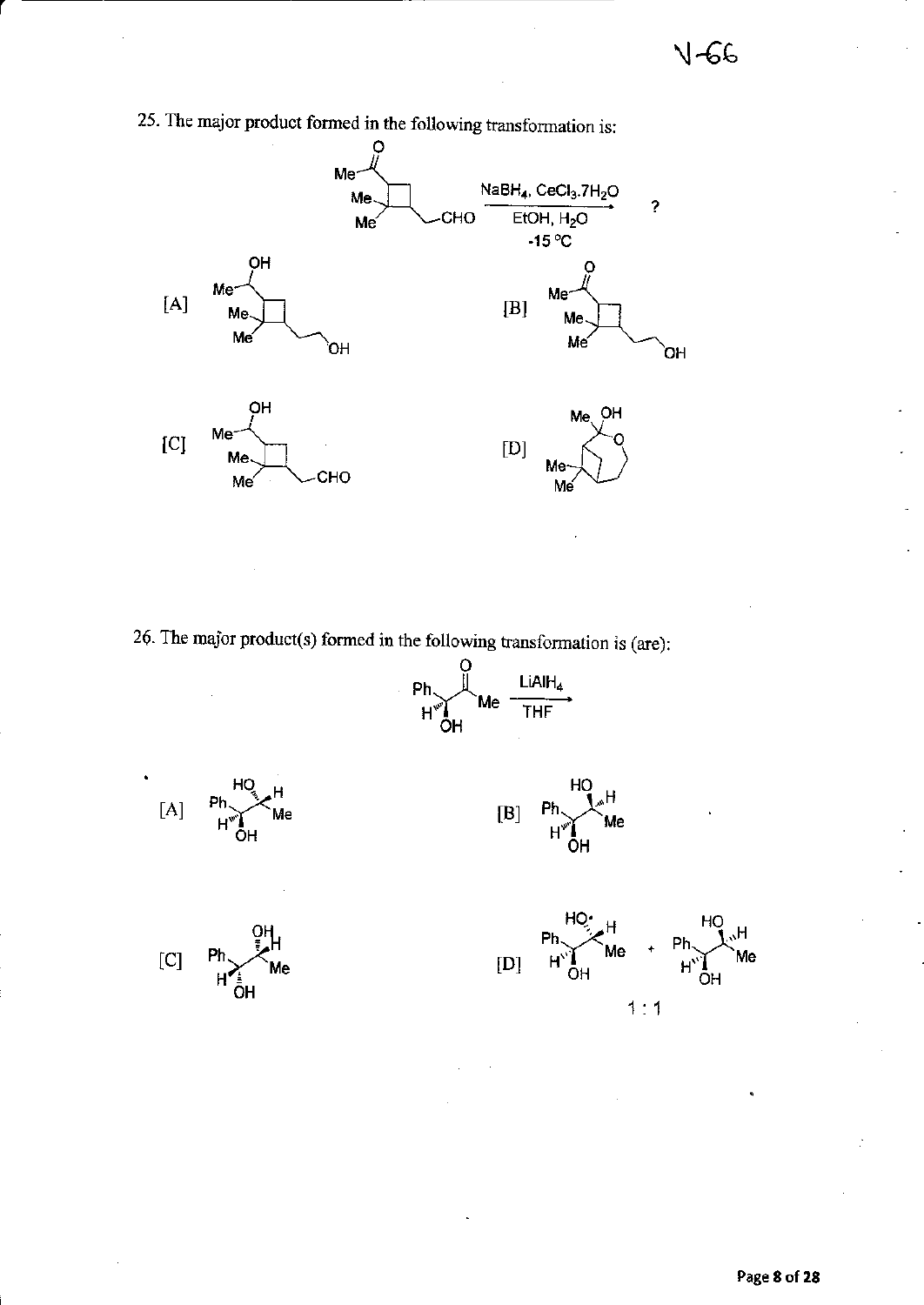



**.28. The major product fonned in the following reaction sequence is:** 

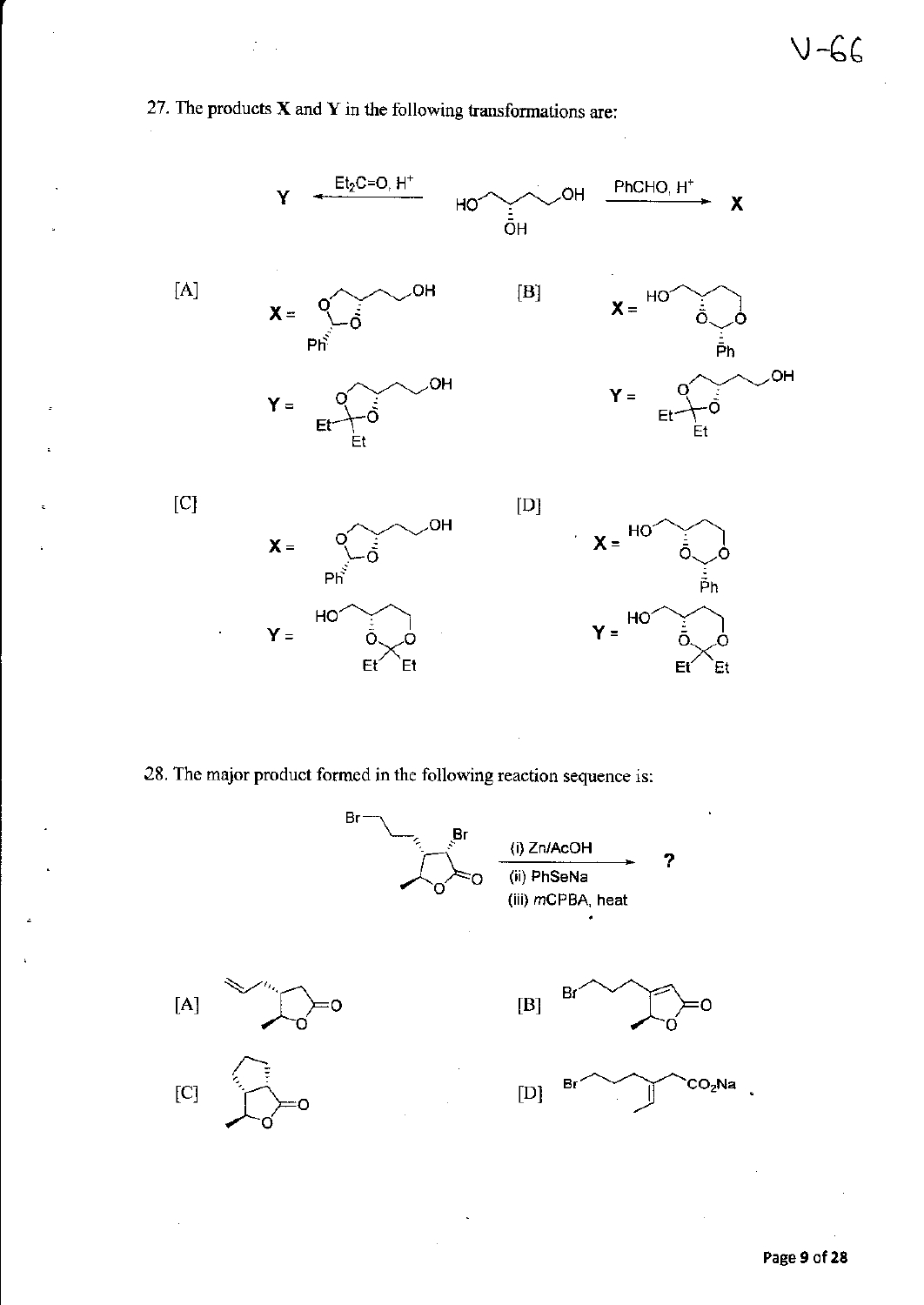**29. The major product formed in the following reaction is:** 



**30. The mass spectrum of a compound with molecular formula C4HsO is given below. The compound is:** 

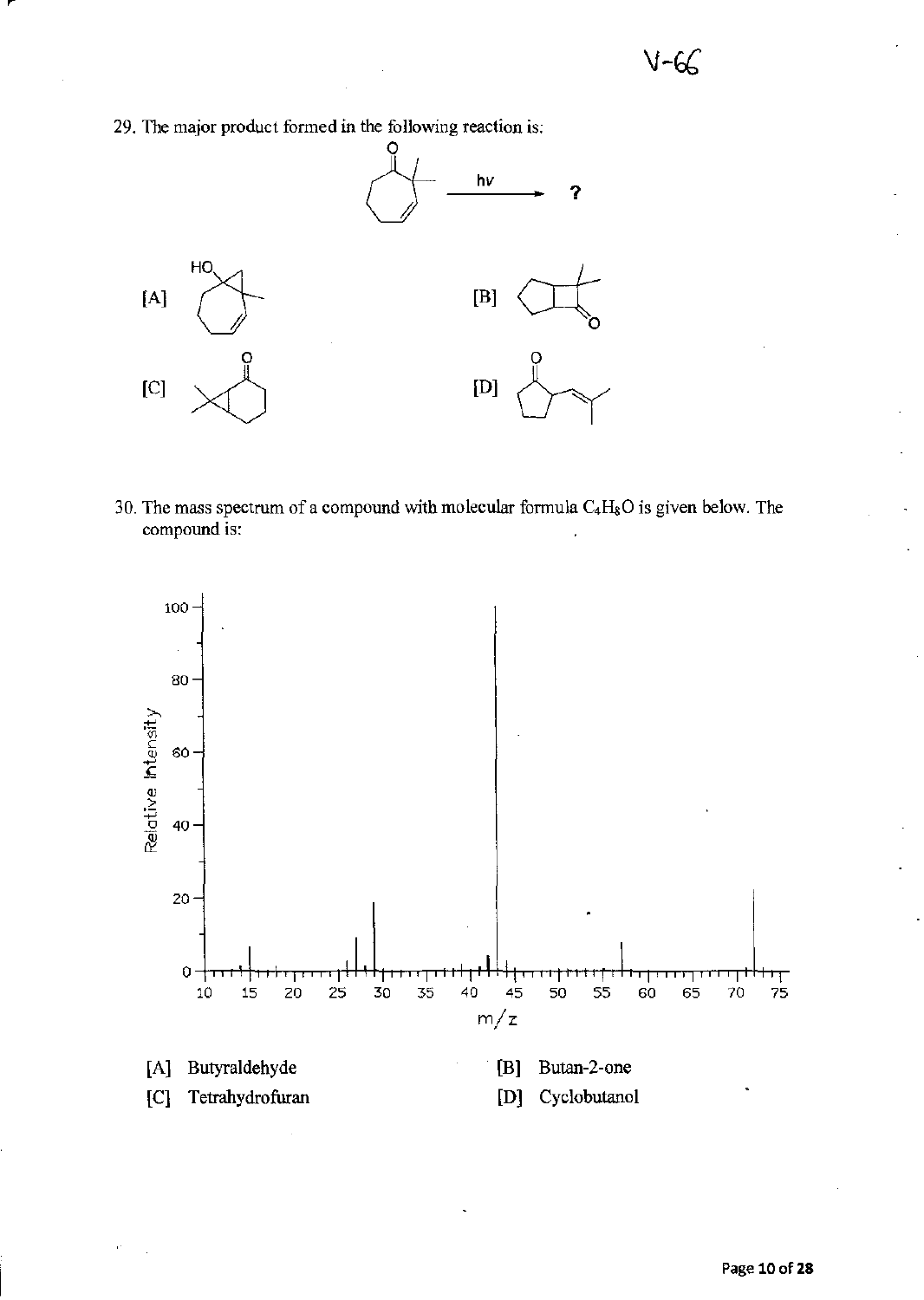31. The <sup>1</sup>H-NMR spectrum of a compound with molecular formula  $C_5H_6O_2$  is given below. Its IR spectrum has an intense peak at ~1735 cm<sup>-1</sup> and medium intensity sharp peaks at 3270 and 2118 cm<sup>-1</sup>. The compound is:



32. The most appropriate product for the reaction given below is:

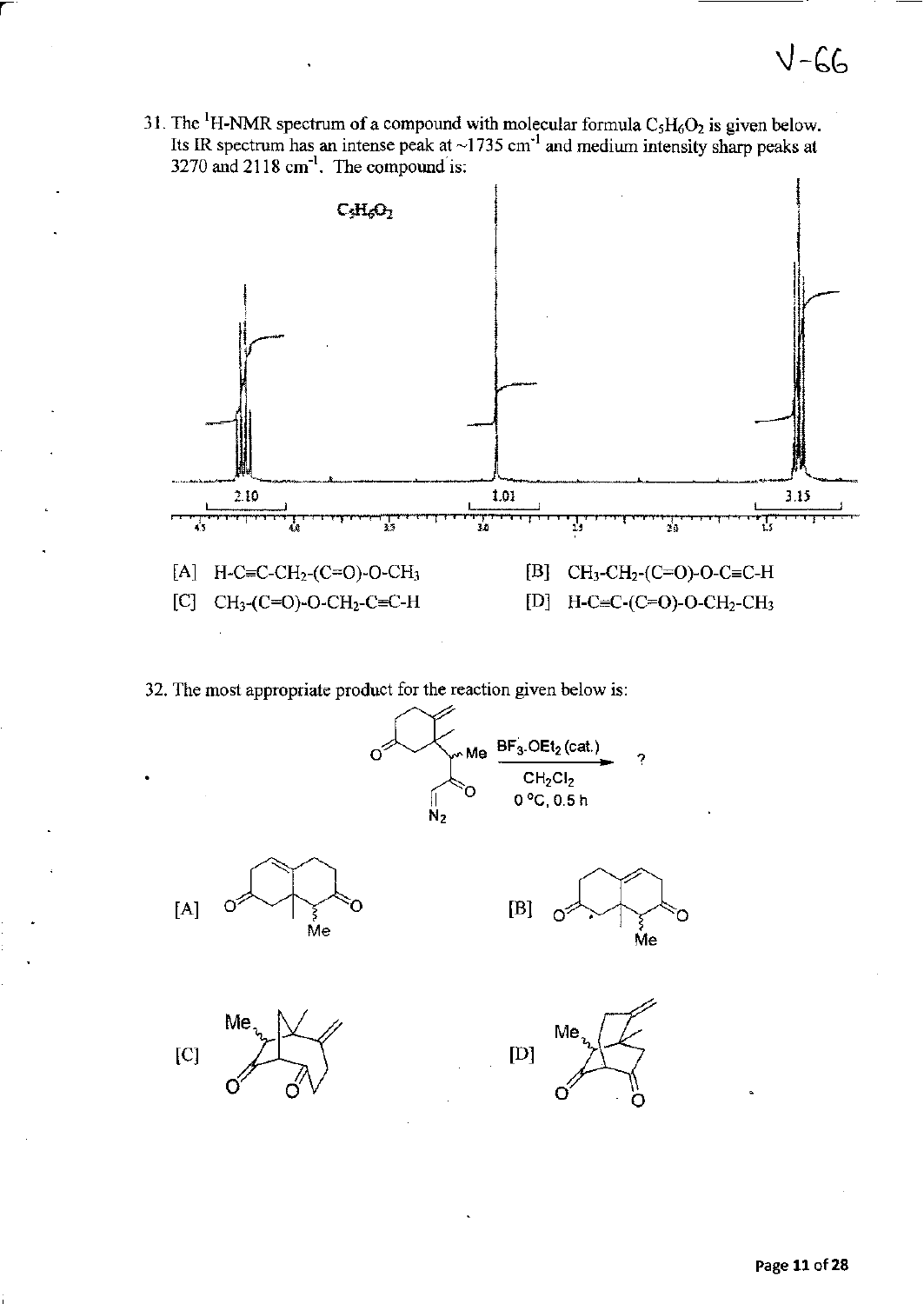V-66

**33. The concept that explains the product distribution of confonnational isomers is:** 

- [A] Curtin-Hammett principle [B] Hammonds postulate
	-

- 
- [C] Hammett equation **[D] Microscopic reversibility**

**34. The product formed in the following reaction is:** 

![](_page_11_Figure_7.jpeg)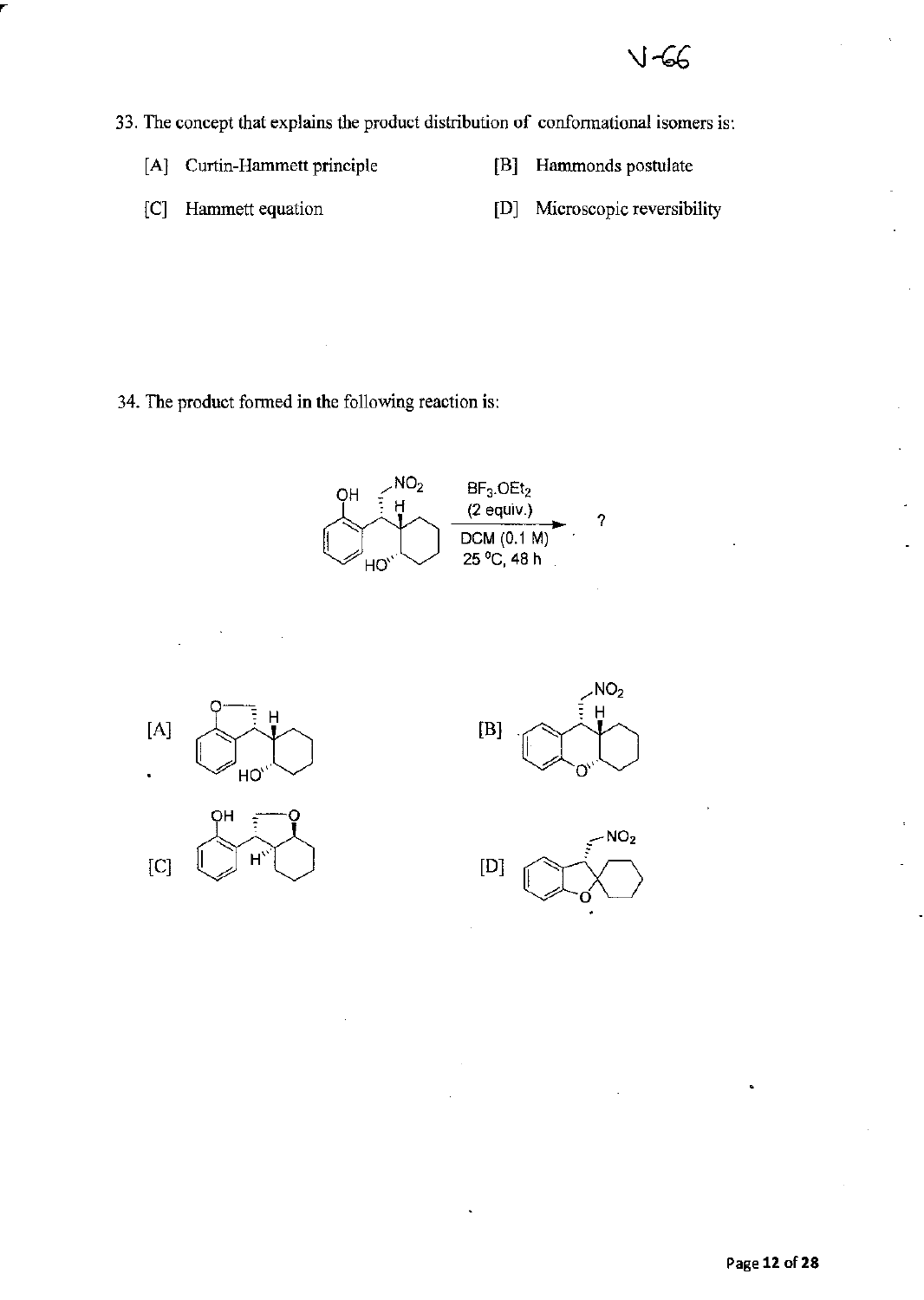**35. Among the following, the Grubb's second generation catalyst for olefin metathesis reaction is:** 

 $\frac{1}{2} \frac{1}{4} \rightarrow 0$ 

r

 $\bar{z}$ 

![](_page_12_Figure_2.jpeg)

**36. The major product formed in the following reaction is:** 

![](_page_12_Figure_4.jpeg)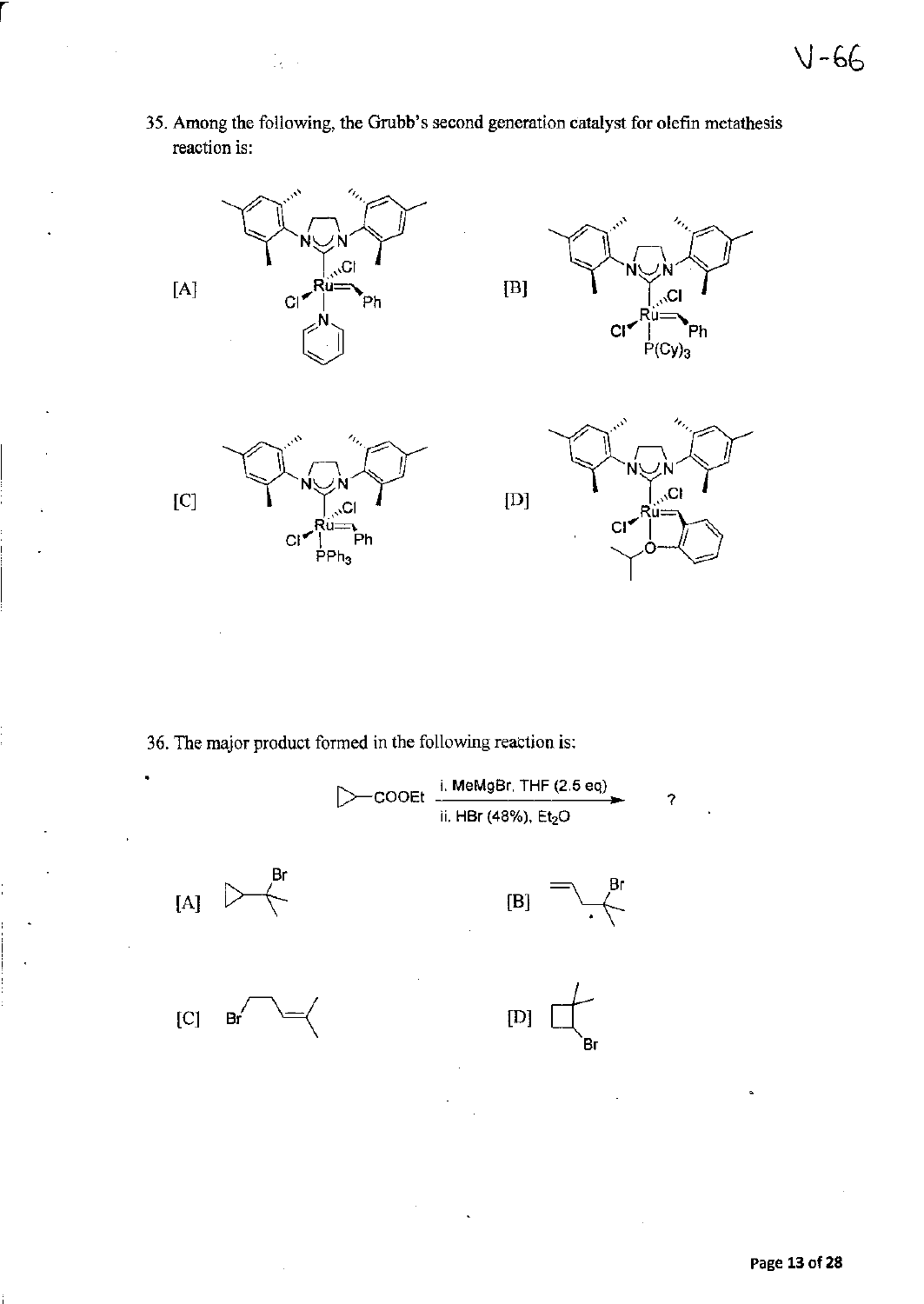![](_page_13_Figure_1.jpeg)

# **37. The products X and Y formed in the following reaction sequence are:**

**Page 14** of 28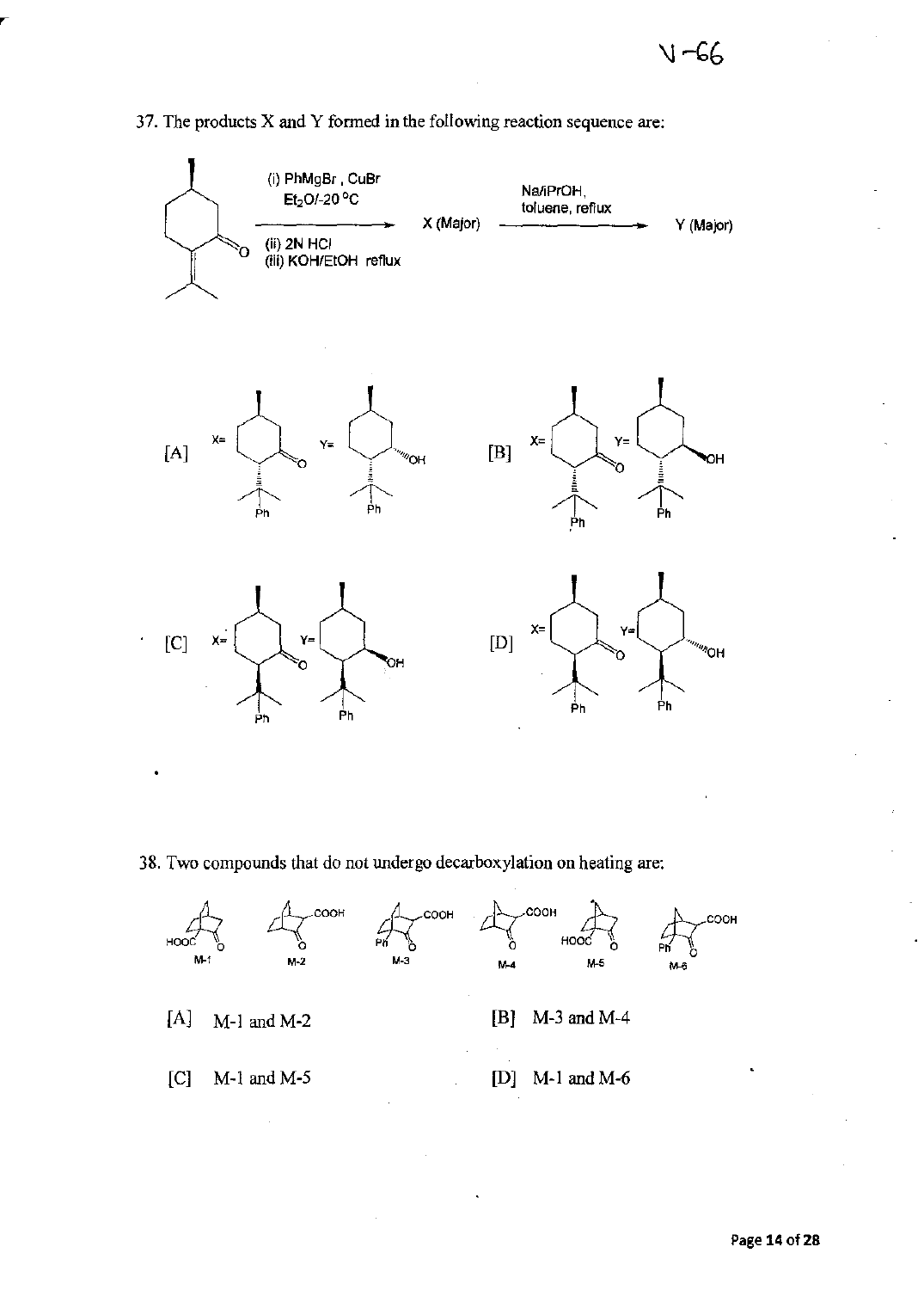![](_page_14_Figure_1.jpeg)

**39. The products X and Y formed in the following reaction sequence are:** 

**40. The products X and Y formed in the following reaction sequence are:** 

![](_page_14_Figure_4.jpeg)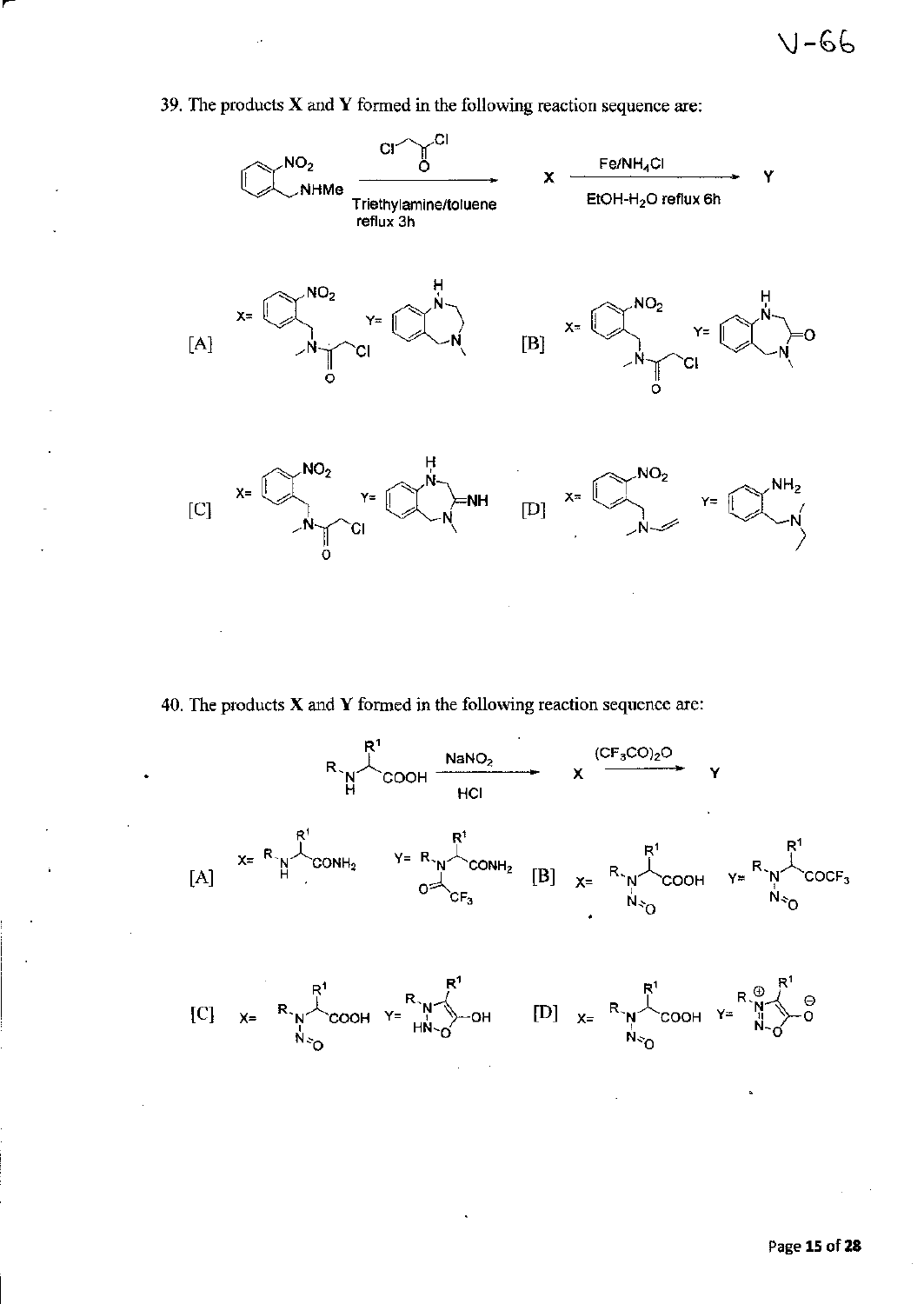- 41. In  $Mn<sub>3</sub>O<sub>4</sub>$ , the number of manganese ions in tetrahedral and octahedral sites, respectively are:
	- [A] one  $Mn^{3+}$  and two  $Mn^{2+}$ . [C] two  $Mn^{3+}$  and one  $Mn^{2+}$ . [B] one  $Mn^{2+}$  and two  $Mn^{3+}$ . [D] two  $Mn^{2+}$  and one  $Mn^{3+}$ .

42. The binding modes of NO in the 18 electron compounds  $[Co(CO)<sub>3</sub>(NO)]$  and  $[Ni(n^5 C_5H_5$ (NO)], respectively are:

- [A] bent and linear. [B] linear and bent.
- [C] bent and bent. [D] linear and linear.

43. The ground states for  $V^{2+}$  in tetrahedral and octahedral crystal fields are, respectively:

| [A] ${}^{4}T_{1g}$ and ${}^{4}A_{2g}$ . | [B] ${}^{4}T_{1}$ and ${}^{4}A_{2g}$ . |
|-----------------------------------------|----------------------------------------|
| [C] ${}^{4}A_{2g}$ and ${}^{4}T_{1g}$ . | [D] ${}^{4}A_2$ and ${}^{4}T_{1g}$ .   |

- 44. The stability for the Lewis acid-base adducts  $X_3BN(CH_3)_3$  (X = halogen) decreases in the order:
	- $[A]$   $I > Br > C l > F$ .  $|C|$   $|C|$  > Br > I > F.  $[B]$   $F > C l > B r > I$ .  $[D]$  Br > Cl > F > I.
- 45. Given the potentials for the following reactions, the correct statement is:
	- (i) Fe(s) + Cl<sub>2</sub>(aq)  $\leftrightharpoons$  Fe<sup>2+</sup>(aq) + 2Cl<sup>-</sup>(aq); E<sub>cell</sub> = 1.80 V (ii)  $2\text{Fe(s)} + 3\text{Cl}_2(aq) \Rightarrow 2\text{Fe}^{3+}(aq) + 6\text{Cl}^-(aq)$ ;  $E_{cell}^{\circ} = 1.40 \text{ V}$ 
		- [A] While the forward reaction is favored in (ii), the reverse reaction is favored in (i).
		- [B] Reaction (i) is more favorable than reaction (ii).
		- [C] Reaction (ii) is more favorable than reaction (i).
		- [D] While the forward reaction is favored in (i), the reverse reaction is favored in (ii).

46. The total number of lone pairs of electrons in  $XeF_2$  and  $N_2F_2$  are, respectively:

| $[A]$ 8 and 9 |  | $[B]$ 9 and 8 |
|---------------|--|---------------|
| $[C]$ 3 and 2 |  | $[D]$ 2 and 3 |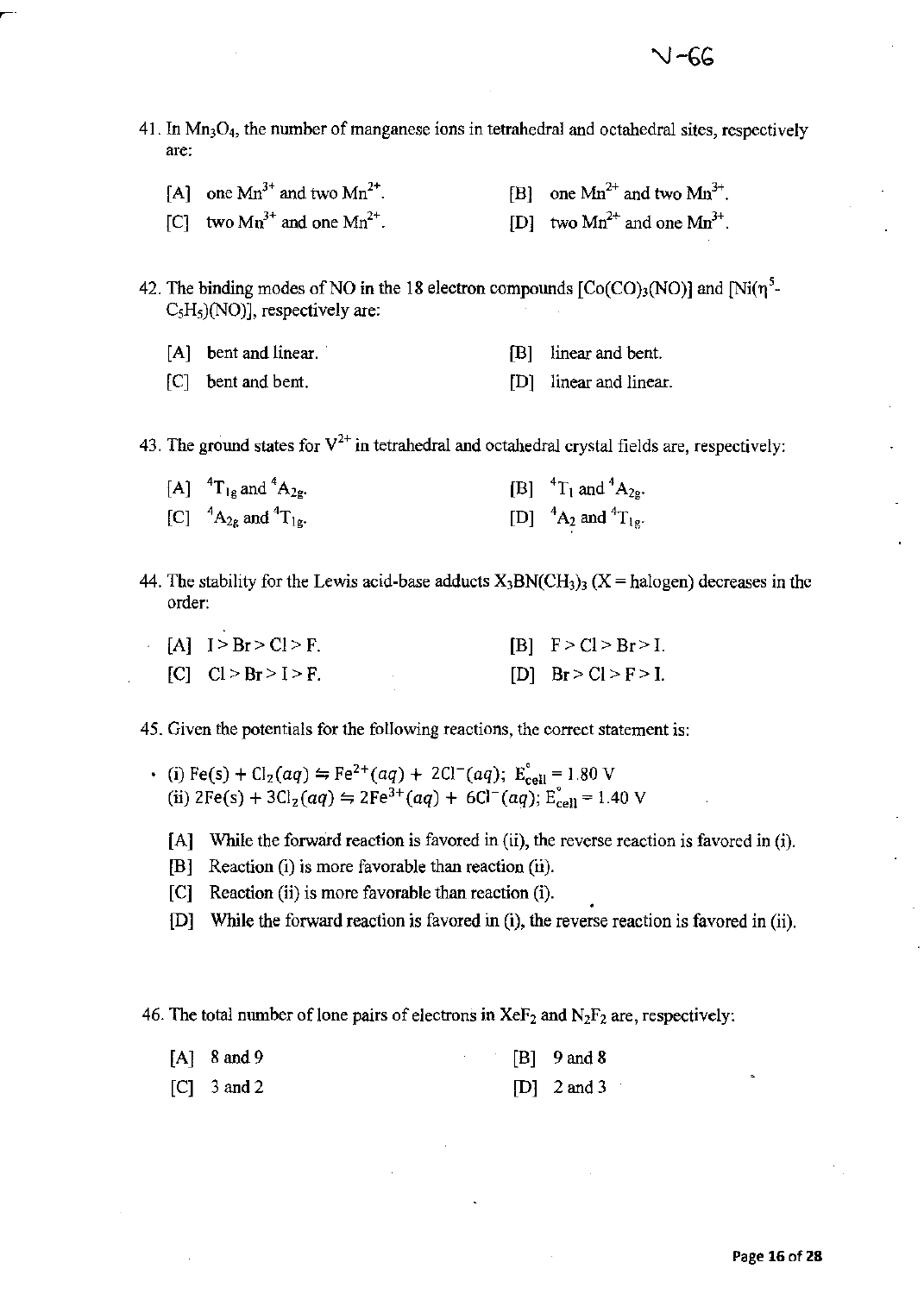- 47. The isomers cis- $[PtCl_2(NH_3)(NO_2)]$  and trans- $[PtCl_2(NH_3)(NO_2)]$  can be prepared readily by:
	- [A] starting with  $[PtCl<sub>4</sub>]<sup>2</sup>$
	- [B] starting with  $[Pt(NH_3)_4]^{2+}$
	- [C] starting with  $[PLC]_4]^{2-}$  and  $[Pt(NH_3)_4]^{2+}$ , respectively
	- [D] starting with  $[PtCl_4]^2$ <sup>-</sup> and  $[Pt(NH_3)_4]^2$ <sup>+</sup>, respectively
- 48. Consider the self-exchange electron transfer reactions between (a)  $[Fe(bpy)_3]^{2+}$  and  $[Fe(bpy)_3]^{3+}$  and (b)  $[Co(NH_3)_6]^{2+}$  and  $[Co(NH_3)_6]^{3+}$ . The correct statements from the **following are:** 
	- (i) Reaction (a) is faster than reaction (b),
	- **(ii) Reaction (a) is slower than reaction (b).**

**(iii) Reaction (a) is outer sphere electron transfer reaction while reaction (b) is inner sphere electron transfer reaction.** 

**(iv) Both (a) and (b) are outer sphere electron transfer reactions.** 

| $[A]$ (i) and (iii) | $[B]$ (ii) and (iii) |
|---------------------|----------------------|
| $[C]$ (i) and (iv)  | [D] (ii) and (iv)    |

**49. The unit cell parameters** of monoclinic **and triclinic systems are, respectively:** 

- $[A]$  a =  $b \neq c$ ,  $\alpha = \beta = \gamma = 90^{\circ}$  and  $a \neq b \neq c$ ,  $\alpha = \beta = \gamma = 90^{\circ}$ .
- [B]  $a \neq b \neq c$ ,  $\alpha = \beta = \gamma = 90^{\circ}$  and  $a = b = c$ ,  $\alpha = \beta = \gamma \neq 90^{\circ}$ .
- [C]  $a \neq b \neq c$ ,  $\alpha = \gamma = 90^{\circ}$ ,  $\beta \neq 90^{\circ}$  and  $a \neq b \neq c$ ,  $\alpha \neq 90^{\circ}$ ,  $\beta \neq 90^{\circ}$ ,  $\gamma \neq 90^{\circ}$ .
- [D]  $a = b = c$ ,  $\alpha = \beta = \gamma = 90^{\circ}$  and  $a = b \neq c$ ,  $\alpha = \beta = 90^{\circ}$ ,  $\gamma = 120^{\circ}$ .
- **50. The four enzymatic reactions given below are catalyzed. by four different metalloenzymes. The enzymes are, respectively:** 
	- (i)  $20_2^+ + 2H^+ \rightarrow O_2 + H_2O_2$
	- (ii)  $RCH_2OH + O_2 \rightarrow RCHO + H_2O_2$
	- (iii)  $2H_2O_2 \rightarrow O_2 + 2H_2O$
	- (iv)  $R_3CH + O_2 + 2$  reduced ferridoxins  $\rightarrow R_3COH + 2$  oxidized ferridoxins
	- **[A] superoxide dismutase, catalase, galactose oxidase and xanthine oxidase.**
	- [B] superoxide dismutase, alcohol hydrogenase, cytochrome P-450 and galactose **oxidase.**
	- [C] catalase, alcohol hydrogenase, haloperoxidase and galactose oxidase,
	- [D] superoxide dismutase, galactose oxidase, catalase and cytochrome P-4S0,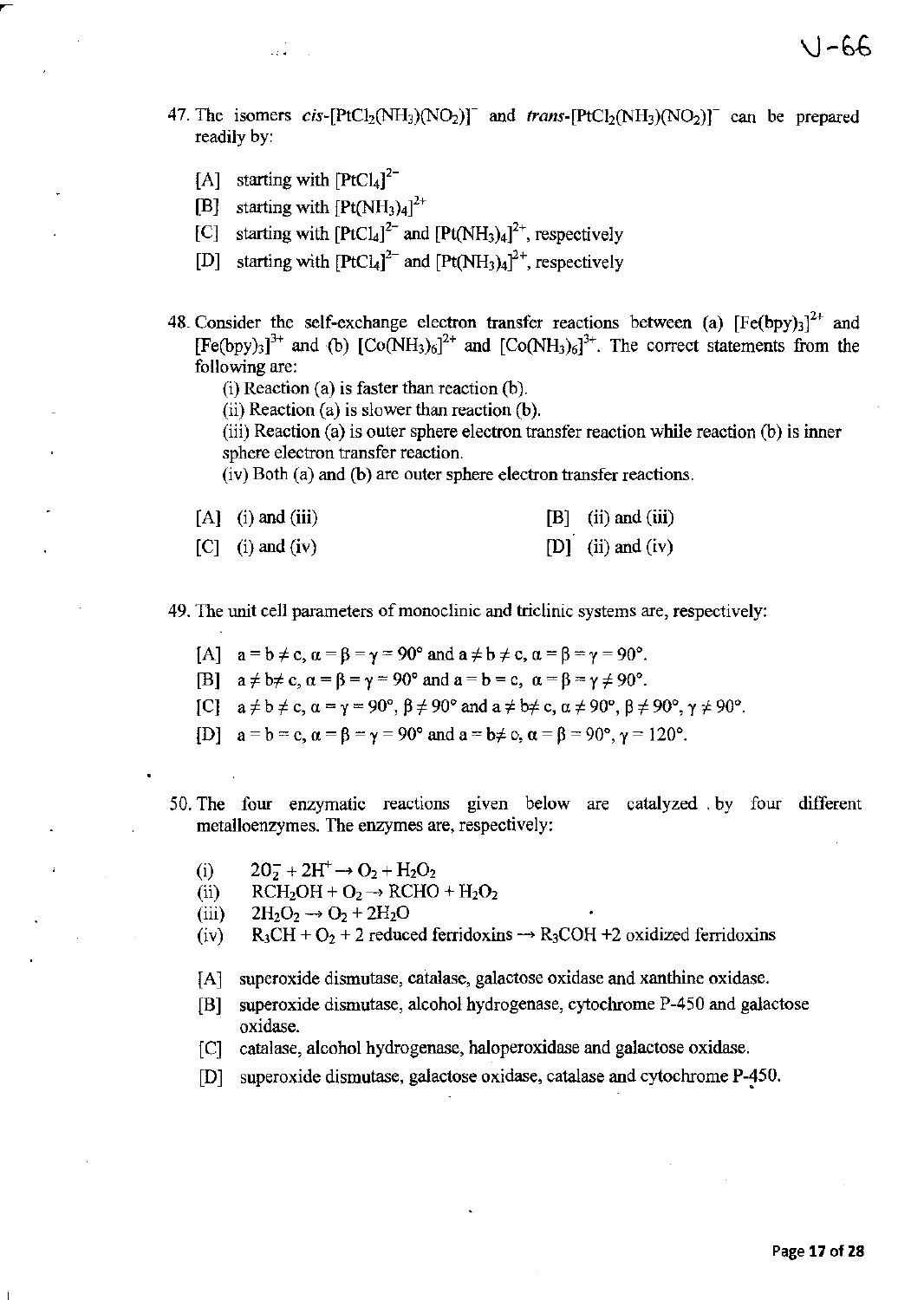- 51. An official of a cool-drinks company asked a chemistry student to find out the phosphorus content in a sample of their drink. The student decided to do a spectrophotometric measurement on it to find out the quantity of the phosphorus content. The concerned experiment involved is:
	- $[A]$  a cobalt salt + hydrogen peroxide + sample cool-drinks.
	- [B1 a molybdate salt + ascorbic acid + sample cool-drinks.
	- [C] a magnesiwn salt + ammonia solution + sample cool-drinks.
	- [D] a managenese salt + hydrogen peroxide + sulfuric acid + sample cool-drinks.

52. The preferred cations for [18]crown-6 and [21]crown-7 are, respectively:

| $[A]$ Na <sup>+</sup> and K <sup>+</sup> | [B] $Na^+$ and $Cs^+$ |
|------------------------------------------|-----------------------|
| [C] $K^+$ and $Cs^+$                     | [D] $K^+$ and $Rb^+$  |

- 53. In general, the increasing order of strength of the supramolecular interactions, ion-dipole,  $\pi$ - $\pi$  stacking and van der Waals forces, is:
	- [A] ion-dipole  $\leq \pi$ - $\pi$  stacking  $\leq$  van der Waals forces.
	- [B] van der Waals forces  $\leq \pi-\pi$  stacking  $\leq$  ion-dipole.
	- [C]  $\pi$ - $\pi$  stacking < Ion-dipole < van der Waals forces.
	- [D] van der Waals forces  $\le$  ion-dipole  $\le \pi$ - $\pi$  stacking.

54. The correct notation representing 'side-on bridge' coordination mode of  $N_2$  ligand is:

| [A] $\mu_2 - \eta^2 \eta^2$ | [B] $\mu_2$ -η <sup>1</sup> , η <sup>1</sup> |
|-----------------------------|----------------------------------------------|
| [C] $\mu_2 - \eta^2$        | [D] $\mu_1 \cdot \eta^2$ , $\eta^2$          |

55. The hapticity *(i.e.* 'n' value in  $\eta^{n}$ ) of C<sub>8</sub>H<sub>8</sub> in Cr(CO<sub>)3</sub>( $\eta^{n}$ -C<sub>8</sub>H<sub>8</sub>) is:

- $[A]$  2 [B] 6  $[C]$  3 [D] 4
- 56, The number of lines expected in the X-band ESR spectrum of vanadyl bis(acetylacetonate) in solution at 25°C is:

| $[A]$ 4 |  | $[B]$ 2 |  |
|---------|--|---------|--|
| [C] 6   |  | $[D]$ 8 |  |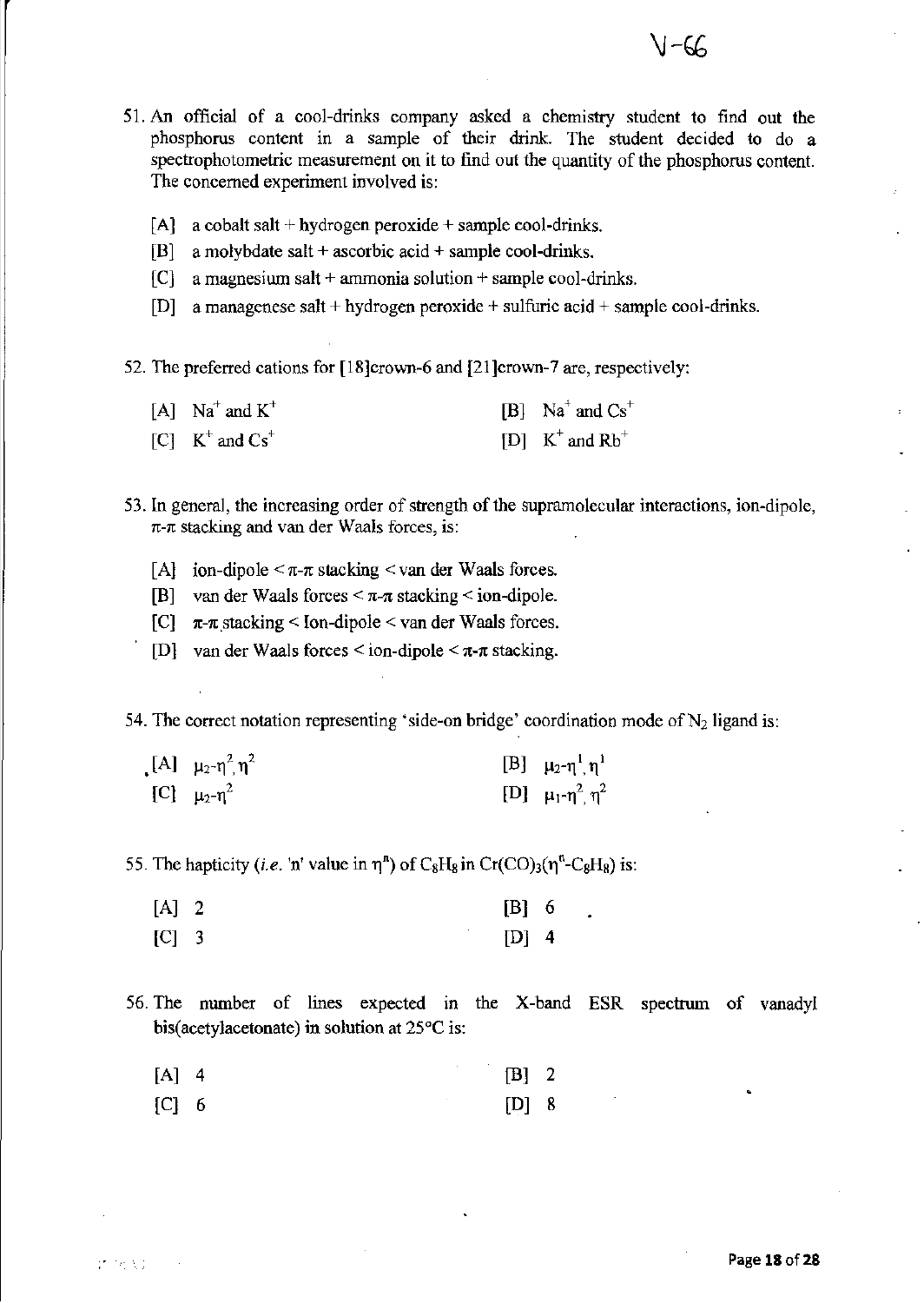57.50 mL of 0.05 M NaCN is titrated with 0.10 M HCl. The pH of the solution at **equivalence point is (K<sub>a</sub> of HCN =**  $6.2 \times 10^{-10}$ **) close to:** 

| $[A]$ 7.00 | $[B]$ 9.21 |
|------------|------------|
| $[C]$ 5.34 | $[D]$ 1.00 |

58. The number of skeletal electron pairs in  $C_2B_7H_{13}$ , and its structure are, respectively:

| $[A]$ 12, hypho   | $[B]$ 12, nido    |
|-------------------|-------------------|
| $[C]$ 11, arachno | $[D]$ 12, arachno |

59. The reaction of Zn<sub>3</sub>P<sub>2</sub> with H<sub>2</sub>O provides:

| $[A]$ $[Zn(HPO3)]_n$   | $[B]$ PH <sub>3</sub>                      |
|------------------------|--------------------------------------------|
| $[C]$ $[Zn_2(PO_4)]_n$ | $[D]$ H <sub>3</sub> PO <sub>4</sub> + ZnO |

60. The magnetic moments (in BM) expected for  $Ce^{3+}$  and  $Gd^{3+}$  are, respectively:

| [A] $2.54$ and $7.94$ | $[B]$ 3.58 and 9.72   |
|-----------------------|-----------------------|
| [C] $3.62$ and $6.60$ | [D] $2.68$ and $9.72$ |

**61. The excitation energy of a particle trapped in a one-dimensional box, while going from**  the ground state to the first excited state, is 1.2 eV. The energy required to go from first **excited state to the second excited state would be (in eV):** 

| $[A]$ 0.5 |  | $[B]$ 1.0 |
|-----------|--|-----------|
| $[C]$ 1.5 |  | $[D]$ 2.0 |

[A] 3  $[C]$  5

62. The number of fundamental transitions expected in the 1R spectrum of formaldehyde (the **relevant character table is given below) is:** 

| $C_{2v}$           | E | C <sub>2</sub> | $\sigma_{\rm v}$ | $\sigma_{\rm v}$ ' |          |
|--------------------|---|----------------|------------------|--------------------|----------|
| $A_I$              |   |                |                  |                    | z        |
| A <sub>2</sub>     |   |                | -1               | -1                 | $R_{z}$  |
| $\boldsymbol{B}_I$ |   |                |                  | $\cdot$ l          | $x, R_y$ |
| B <sub>2</sub>     |   | $-1$           | $-I$             | 1                  | $y, R_x$ |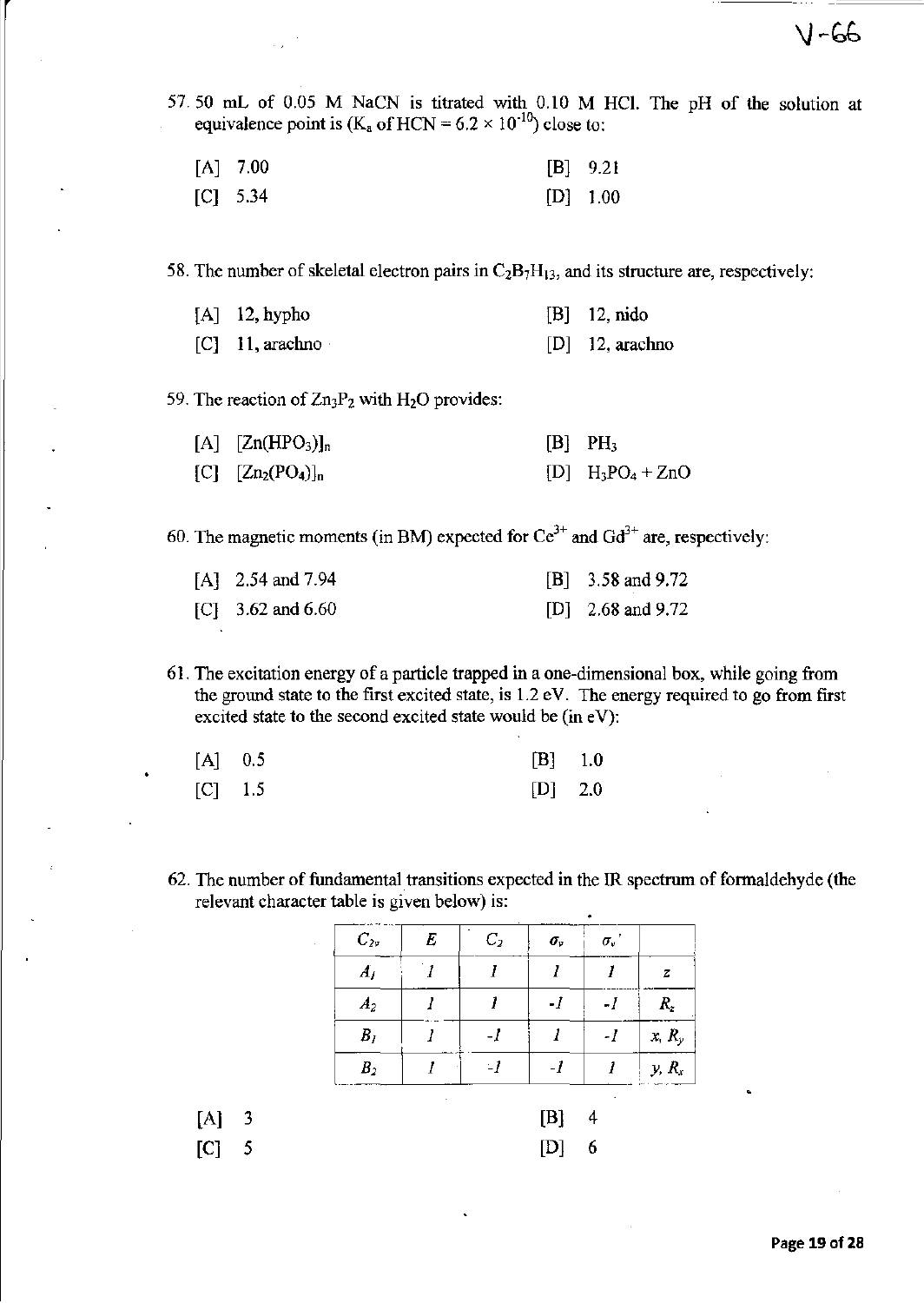63. The electronic orbital angular momentum (in units of  $\hbar$ ) of nitric oxide in its ground state, along the molecular axis, is:

| $[A]$ 0 | $[B]$ 1 |  |
|---------|---------|--|
| $[C]$ 2 | $[D]$ 3 |  |

- 64. On melting, the volume of solid A increases while that of solid B decreases. Upon increasing the pressure, the melting temperature of A and B will:
	- [A] increase and decrease, respectively
	- [B] increase in both cases
	- [CJ decrease in both cases
	- [D] decrease and increase, respectively
- 65. In the X-ray ( $\lambda = 1.54$  Å) diffraction experiment on a crystal, one peak is observed at 20  $=80.0^{\circ}$ . If an electron diffraction experiment is carried out on the same crystal using electrons with kinetic energy = 50 keY (assume no relativistic correction for the wavelength), this diffraction will be observed at the 29 value of:
	- $[A] 80.0^{\circ}$

r--

- $[B]$  40.0°
- $[C] 6.5^{\circ}$
- $[D]$  2.6<sup>o</sup>
- 66. Rate constant of a reaction increases by 2% for a 0.1<sup>0</sup> rise in temperature at 25<sup>0</sup>C. The • standard heat of reaction is  $121.6 \text{ kJ mol}^{-1}$ . The activation energy (in kJ mol<sup>-1</sup>) for the reverse reaction is:
	- $[A]$  24.7
	- [BJ 20.7
	- [C] 27.4
	- [DJ 20.4
- 67. The process of nucleation and crystal growth is controlled by the relative values of the volume free energy  $(G_V)$  and surface free energy  $(G_S)$ ; the very small nuclei formed initially are unstable because:
	- $[A] |G_{S}| > |G_{B}|$
	- $[B] |G_S| = |G_B|$
	- $[C]$   $|G_s| < |G_B|$
	- [D]  $G_S = G_B = 0$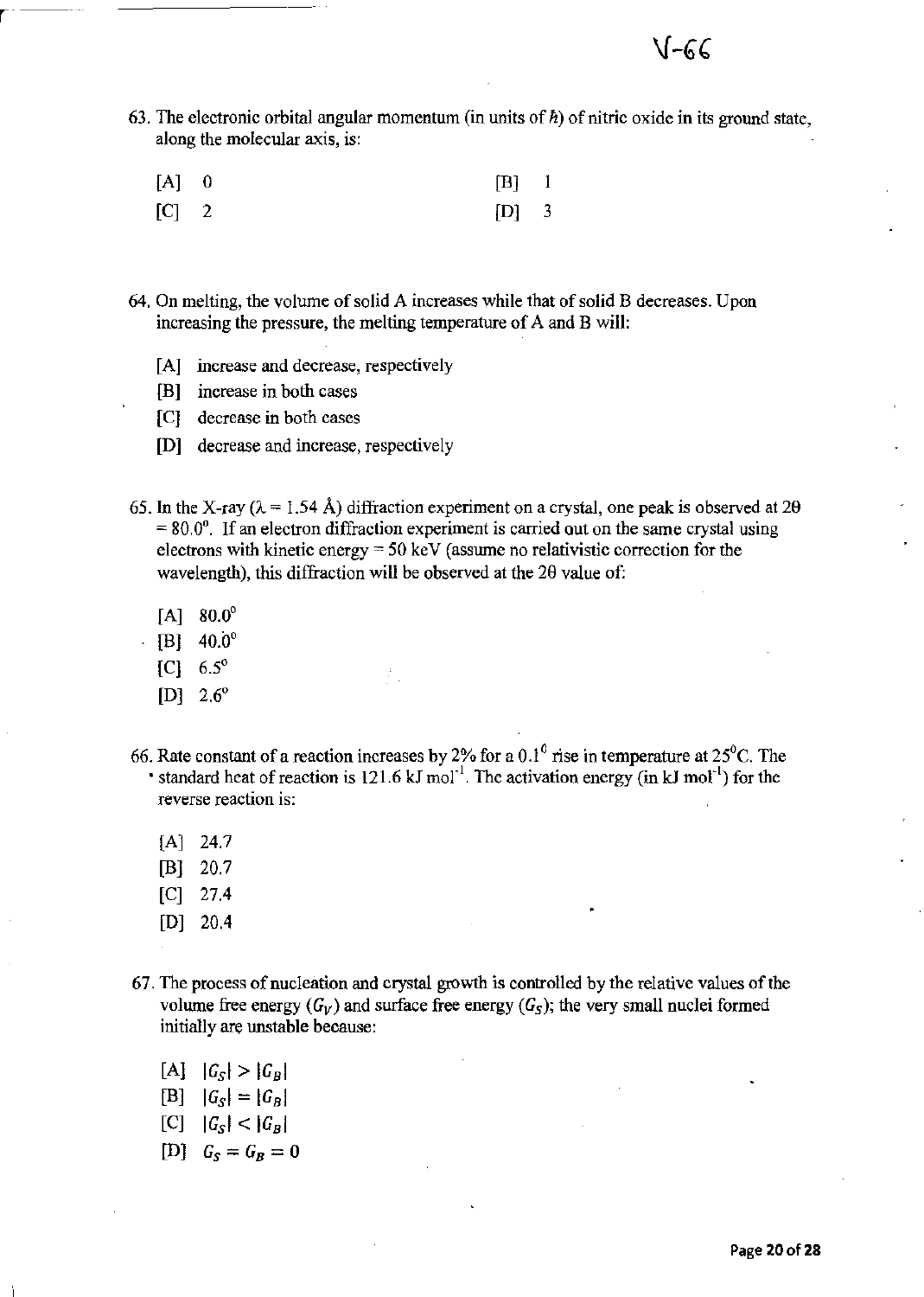- **68. For a one dimensional harmonic oscillator, the commutator** of the **Hamiltonian with**  inversion operator,  $[\hat{H}, \hat{t}]$  is:
	- $[A]$  1  $[B]$   $-i\hbar$  $[ $\overline{C}$ ] 0$ [D] *2nih*
- **69. The activation energy ofa reaction is 0.1 kcal mor<sup>l</sup>at 325 K. The fraction** of reactant **molecules that have enough energy to cross the activation barrier is close to:**

| $[A]$ 0.99 | $[B]$ 0.10 |
|------------|------------|
| $[C]$ 0.86 | $[D]$ 0.78 |

70. A spherica1liquid drop weighing 0.04 g is dispersed into 1000 microspheres of radius 0.02 cm. If the density and surface tension of the liquid are 0.8 g cm<sup>-3</sup> and 27 dynes  $cm^{-1}$ , **then the increase of the surface energy (in ergs) due to the dispersion is:** 

| $[A]$ 135.8 | $[B]$ 17.73 |
|-------------|-------------|
| $[C]$ 0.135 | $[D]$ 118.1 |

**71. In a reaction, the concentration of a reactant is measured at different time intervals and the results are given below.** 

| Time (min)         |  |  |
|--------------------|--|--|
| Concentration (mM) |  |  |

The rate constant of this reaction is close to:

- [A] 0.14 min [C] 0.50 min<sup>-1</sup> [B] 0.14 min'! [D] 0.50 min
- **72. Kinetic salt effect relates to the variation of the rate constant of a reaction between ions**  with the:
	- [A] pH of the solution.
	- [B] ionic strength of the solution.
	- [C] temperature of the solution.
	- [D] the viscosity of the solution.

 $\sqrt{-66}$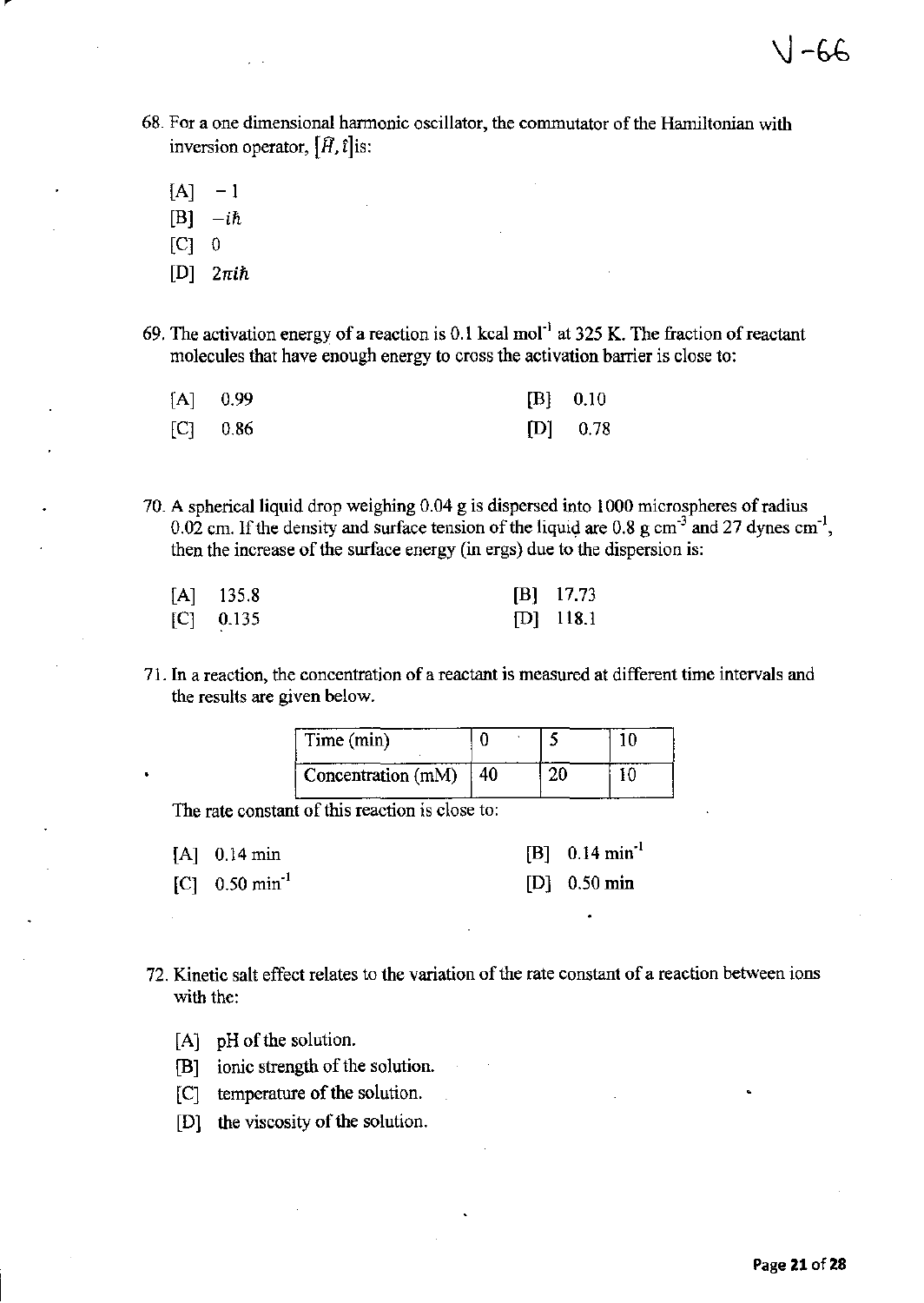$\vee$ -66

73. The expression for the partition function of a particle is given by  $q = \frac{1}{1 - e^{-\beta \epsilon}}$ . The average energy of N such non-interacting particles is: (where  $\beta = 1/k_B T$ )

$$
\begin{array}{ll}\n\text{[A]} & \frac{N\epsilon}{e^{-\beta\epsilon} - 1} \\
\text{[C]} & \frac{\epsilon}{e^{N\beta\epsilon} - 1}\n\end{array}\n\qquad\n\begin{array}{ll}\n\text{[B]} & \frac{N\epsilon}{e^{\beta\epsilon} - 1} \\
\text{[C]} & \frac{\epsilon}{e^{-N\beta\epsilon} - 1}\n\end{array}
$$

74. The rotational temperature (in K) for  $H_2$  with rotational constant 60.6 cm<sup>-1</sup> is nearly equal to:

| $[A]$ 67.3 | $[B]$ 77.3 |
|------------|------------|
| $[C]$ 87.3 | $[D]$ 97.3 |

75. The staggered conformation of ethane belongs to the pojnt group:

| $[A]$ $C_{3h}$ | $[B]$ $D_{3d}$ |  |
|----------------|----------------|--|
| $[C]$ $D_{3h}$ | $[D]$ $C_{3v}$ |  |

76. The correct commutator relationship among the following is:

- [A]  $[\hat{L}^2, \hat{L}_x] = 0$  $[C]$   $[\hat{L}^2, \hat{L}_x^2] = 0$  $[B]$   $\left[ \hat{L}_x, \hat{L}_y \right] = \left[ \hat{L}_y, \hat{L}_z \right]$  $[D]$   $[\hat{L}_z, \hat{L}_x] = 0$
- 77. The fundamental transition in the IR spectrum of  $^{75}Br^{19}F$  occurs at 380 cm<sup>-1</sup>. The force constant of <sup>75</sup> $Br^{19}F$  in N  $m^{-1}$  is:

| [A] 119 | $[B]$ 139 |
|---------|-----------|
| [C] 129 | $[D]$ 109 |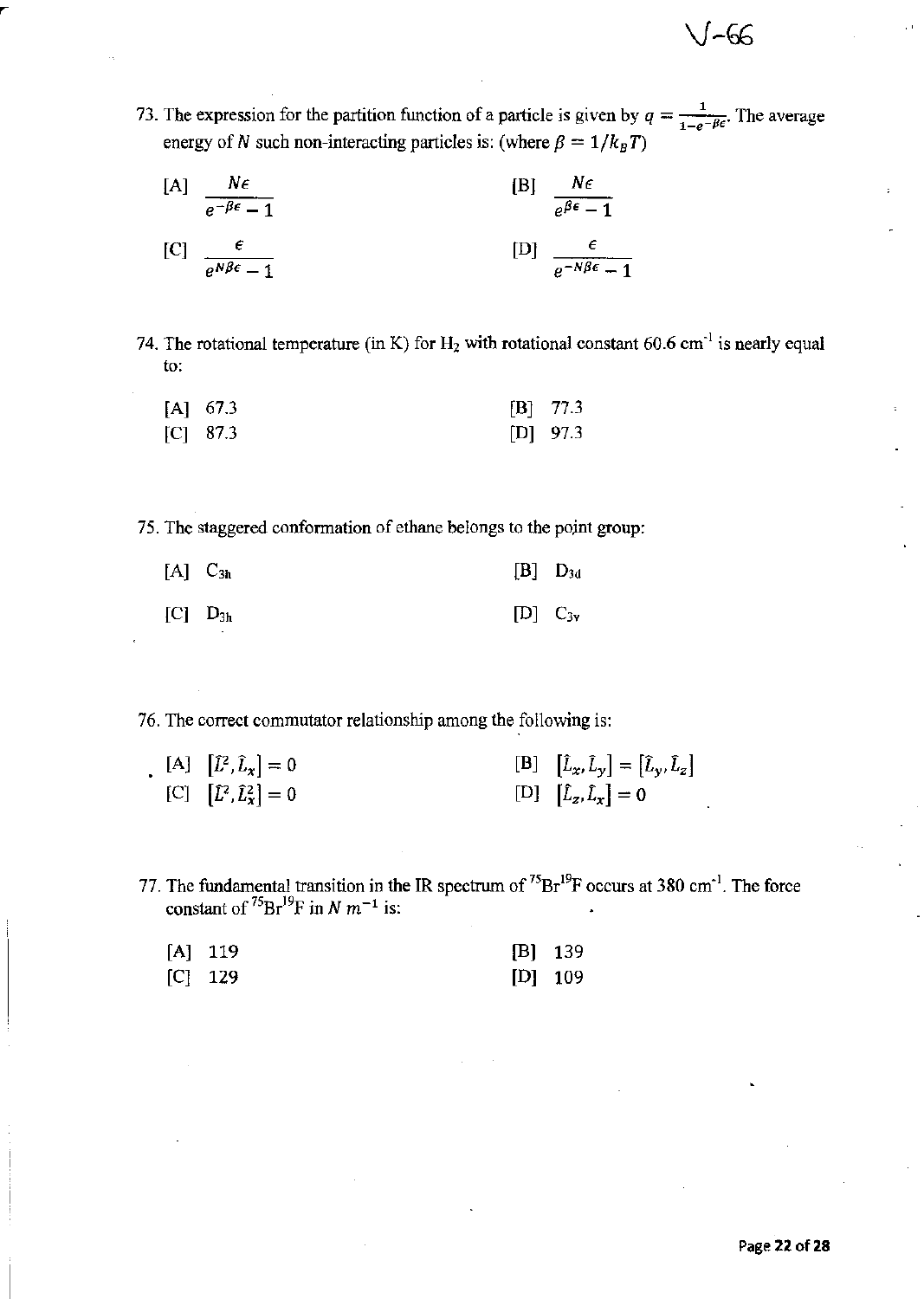78. A Langmuir adsorption isotherm (K is the equilibrium constant for adsorption) is plotted as  $\frac{1}{\theta}$  vs.  $\frac{1}{p}$  ( $\theta$  is the fractional surface coverage of the adsorbent and p is the equilibrium pressure of the gas adsorbed). Slope of the plot is:

![](_page_22_Figure_2.jpeg)

- 79. If the voltage of a Zn-H<sup>+</sup> cell is 0.45 V at 25°C when  $[Zn^{2+}]$  = 1.0 M and  $p_{H_2}$  = 1.0 atm, then the concentration of H<sup>+</sup> is:  $(E_{Zn^{2+}/Zn}^{0} = -0.76 \text{ V})$ 
	- [B]  $5.8 \times 10^{-6}$  M [A]  $9.5 \times 10^{-6}$  M [D]  $10.8 \times 10^{-6}$  M [C]  $7.5 \times 10^{-6}$  M
- 80. When ethanol (density = 0.789 g cm<sup>-3</sup>) freezes at -3.6°C, its density increases by 3.8%. If its enthalpy of fusion is 8.7 kJ mol<sup>-1</sup> then its freezing point at 10 MPa is close to:

\*End\*\*\*\*\*\*\*

| [A] $300.50 \text{ K}$ | $[B]$ 270.25 K |
|------------------------|----------------|
| $[C]$ 100 K            | $[D]$ 400 K    |